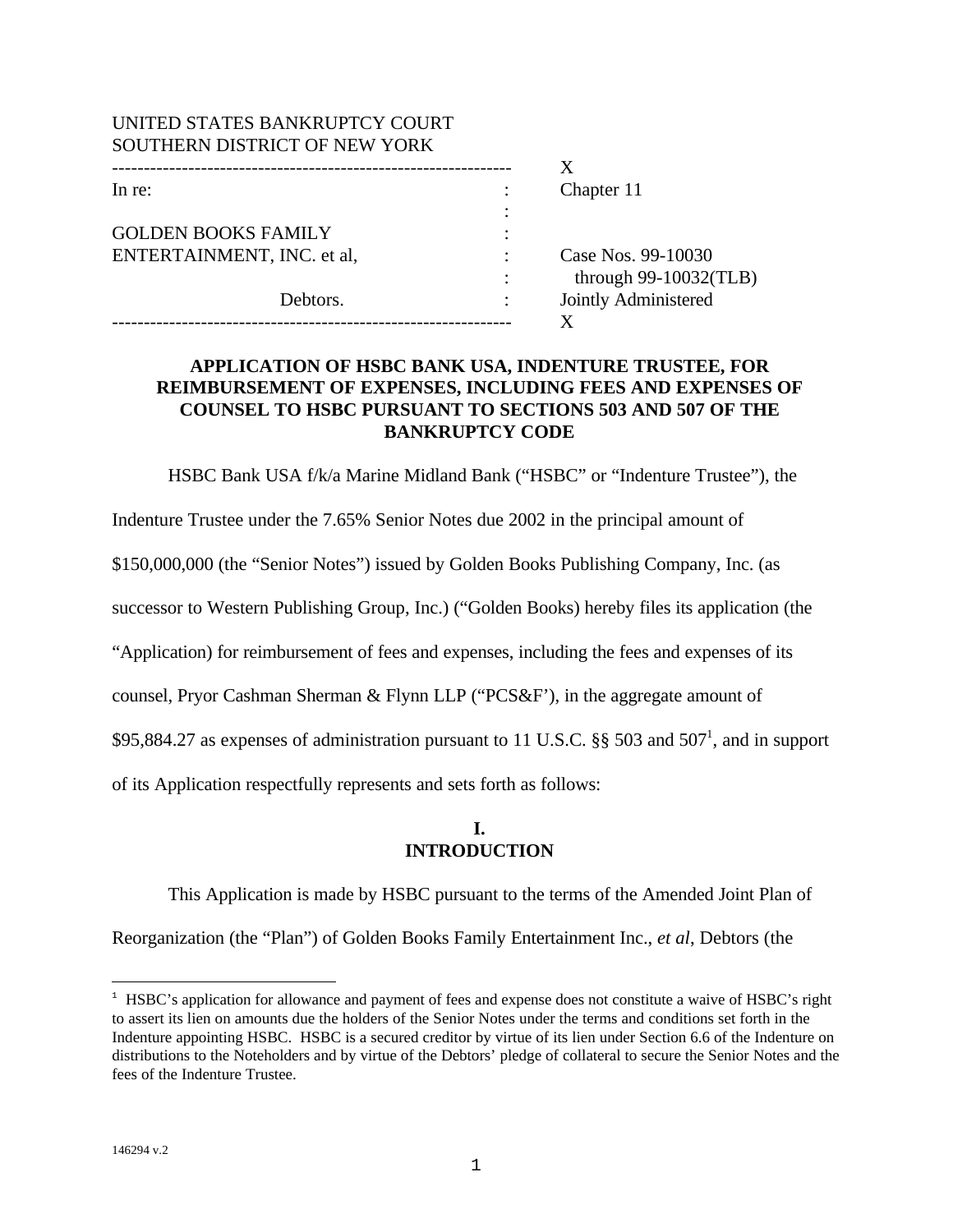"Debtors") confirmed on September 1, 1999 (the "Confirmed Plan"). Under the terms of the Confirmed Plan, certain claimants, including HSBC as the Old Senior Note Indenture Trustee are required to submit timely requests for payment of fees and expenses pursuant to Section 503(a) of title 11 of the United States Code ("the Bankruptcy Code").

 HSBC is entitled to reimbursement of its expenses as administrative expense claims pursuant to the provisions of the Debtors' Confirmed Plan. HSBC submits that the services provided in its capacity as Indenture Trustee substantially contributed to the success of the Debtors' reorganization. Indeed, in Section 2.2 of the Plan, the Debtors acknowledge that HSBC as Indenture Trustee has "rendered a substantial contribution in the Chapter 11 cases within the meaning Section 503(b) of the Bankruptcy Code."

In addition, HSBC claims a right to payment of its reasonable fees and expenses, including the fees and expenses of PCS&F under the provisions of the Indenture between HSBC as Indenture Trustee and Golden Books as issuer. HSBC submits that the Indenture constitutes a valid, binding agreement by which Golden Books contracted with HSBC to perform certain services for compensation (which is to be treated as expenses of administration in the event of a bankruptcy), and which services were, in fact, rendered by HSBC. Under generally accepted bankruptcy principles, Golden Books' obligations under the Indenture, which include the payment of fees and reimbursement of expenses of HSBC as Indenture Trustee should be enforced under, and in accordance with, the terms of the Indenture.

# **II. BACKGROUND**

1. HSBC is the duly qualified and acting Indenture Trustee for the Senior Notes under the Indenture (the "Indenture") dated as of September 15, 1992, as amended and supplemented,

1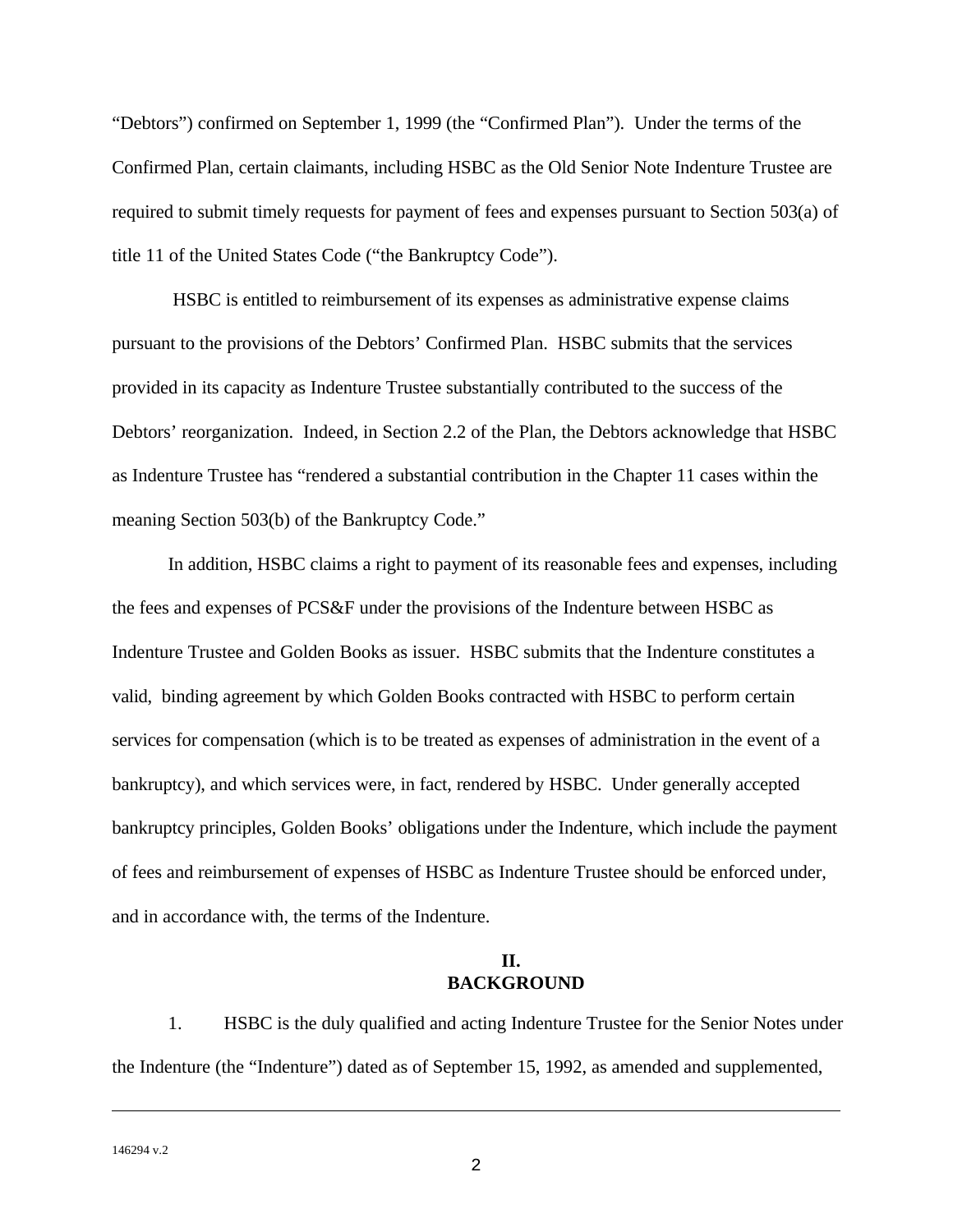by and between HSBC as Indenture Trustee and Golden Books, issuer and Golden Books Family Entertainment, Inc. ("GPFE"), as guarantor. In accordance with Article 8 of the Indenture, Golden Books and HSBC retained the right to enter into supplemental indentures for the purpose of, inter alia, evidencing the conveyance, transfer, assignment, mortgage or pledge to the Indenture Trustee, on behalf of holders, of property or assets as security. Accordingly, on May 8, 1996, HSBC, Golden Books and GPFE entered into a First Supplemental Indenture; and on June 2, 1998, entered into a Second Supplemental Indenture. Under the terms of the Second Supplemental Indenture, set forth in Section 12.1 of the Indenture, the interests of the holders of the Senior Notes (the "Holders") and the fees and expenses of the Indenture Trustee are secured by a first priority lien on assets identified by the defined term First Lien Collateral, and a second priority lien on and security interests on assets identified by the defined term Second Lien Collateral. The Indenture and the Second Supplemental Indenture are attached hereto as Exhibit A and B respectively.

2. The collateral securing the payment obligations under the Senior Notes, as set forth in the June 2, 1998 Security Agreement includes, inter alia,:

- a. First Lien Collateral.
	- (i) inventory, accounts receivable, chattel paper, documents and proceeds relating to Christmas Classics, Lone Ranger and Underdog (as such terms are defined in the Security Agreement), and the copyrights, copyright licenses, trademarks and trademark licenses associated therewith,
	- (ii) certain personal property and fixtures located at the Debtors' distribution center in Crawfordsville, Indiana, manufacturing facility in Racine, Wisconsin, and corporate headquarters in New York, New York.
- b. Second Lien Collateral.

junior liens and security interests in and upon the NationsCredit Collateral (subject to the terms and conditions set forth therein).

3. On September 15, 1998, Golden Books failed to pay its interest payment to the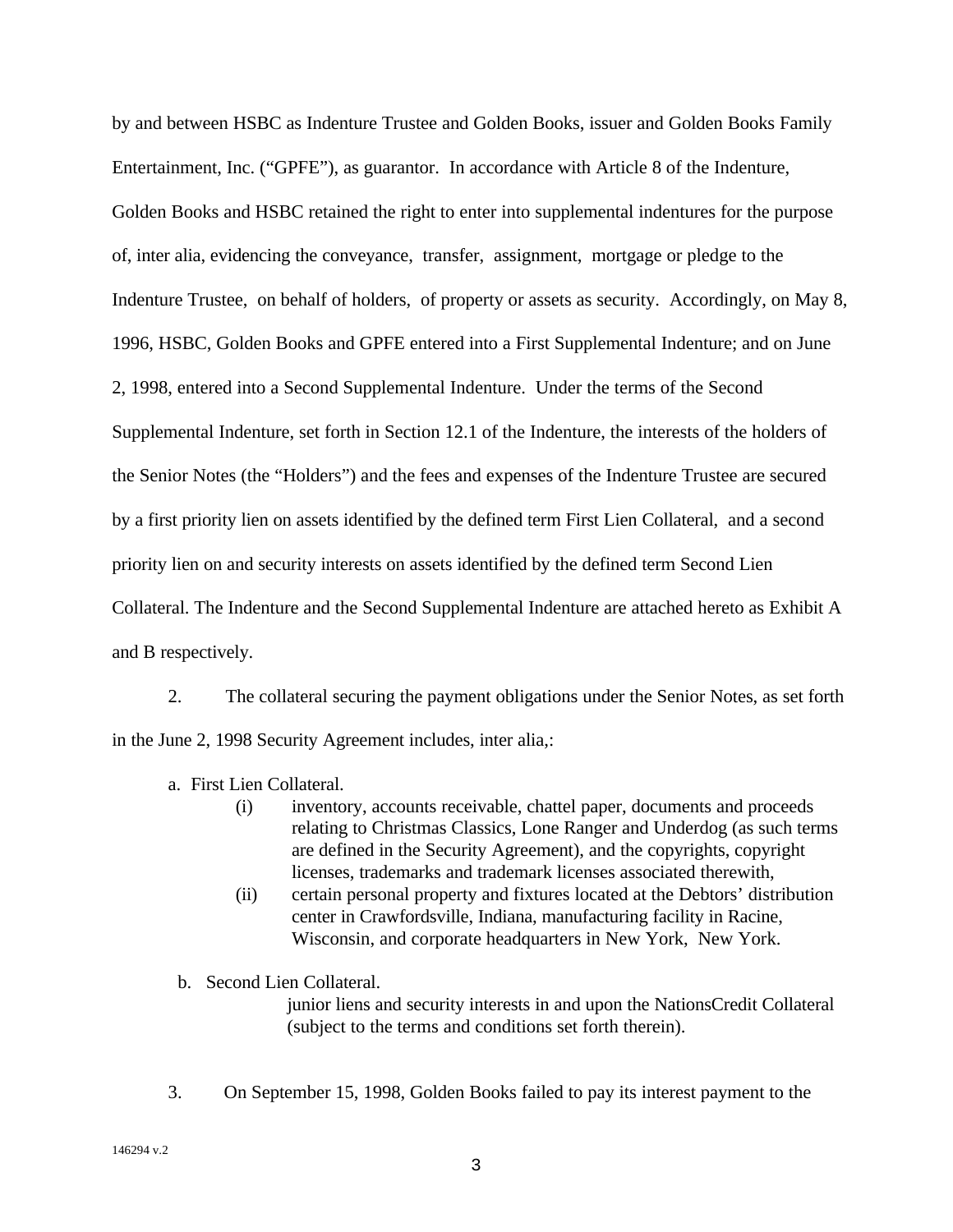Holders. Pursuant to Section 6.1 of the Indenture, the continuance of such default became an event of default on October 15, 1998.

4. In September 1998, an informal steering committee consisting of eight Holders of the Senior Notes and HSBC in its capacity as Indenture Trustee ("Informal Noteholder Committee") was organized to negotiate with Golden Books on behalf of the Holders. The Informal Noteholder Committee retained the law firm of Stroock & Stroock & Lavan, LLP (which was later replaced by Akin Gump Strauss Hauer & Feld LLP) as its legal advisor and Houlihan Lokey Howard & Zukin as its financial advisor. HSBC was represented at all meetings by PCS&F.

5. On or about December 15, 1998, Golden Books' Board of Directors met and approved the terms of a proposed long-range business plan, including a restructuring proposal, and the 1999 budget. The Informal Noteholder Committee evaluated the business plan and restructuring proposal.

6. On February 26, 1999 (the "Petition Date"), Golden Books, GPFE, and Golden Books Home Video Inc. (collectively, the "Debtors") filed petitions for reorganization under Chapter 11 of the Bankruptcy Code in the United States Bankruptcy Court for the Southern District of New York.

7. No official creditors committee was appointed in any of these cases.

8. On March 11, 1999, and after weeks of negotiations both prior to and after the Petition Date, the Debtors and the Informal Noteholder Committee reached an agreement for a restructuring of the Debtors' indebtedness (the "Restructuring Agreement"). Under the plan term sheet annexed to the Restructuring Agreement, Attachment C to the Plan, the Senior Notes will be converted to a new secured note in the principal amount of \$87,000,000 due 2004 with interest at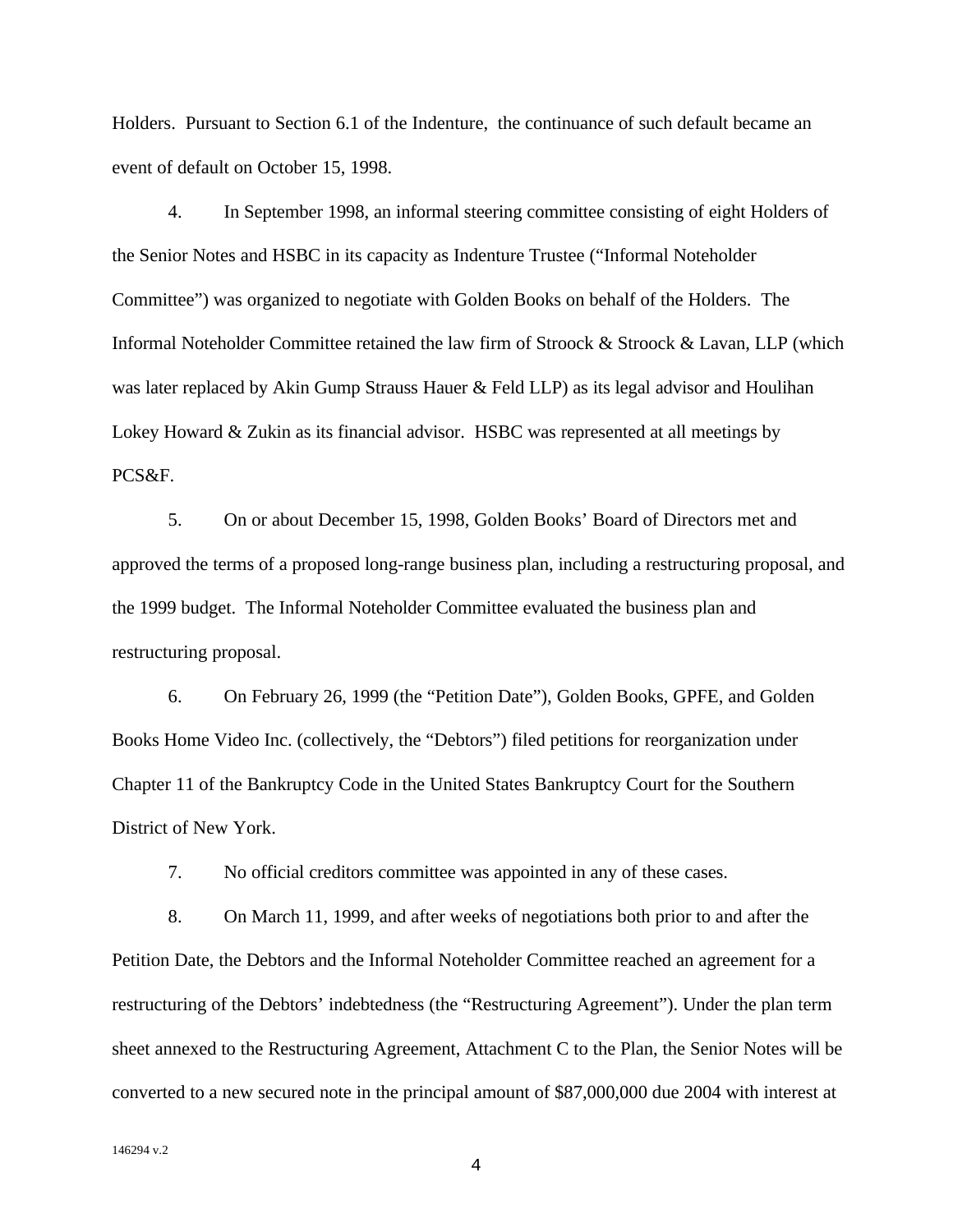the rate of 10% if paid in cash, or at the restructured company's option for the first three years, 13.5%, payable in kind (the "New Secured Notes"). In addition, the Holders will receive 42.5% of the restructured company's common stock subject to dilution. HSBC will serve as new indenture trustee under the terms of the new indenture for the New Secured Notes.

9. A bar date of May 26, 1999 was approved by the Court as the last date for filing proofs of claim in the Debtors' Chapter 11 cases. Pursuant to the Indenture governing the Senior Secured Notes, HSBC timely filed a secured proof of claim on behalf of the Holders for the full amount due on the Senior Secured Notes, as well as the fees and expenses of HSBC and PCS&F. HSBC's proofs of claim, filed individually in the respective bankruptcy cases set forth the following amounts: (a) \$150,000,000 in principal amount of the Notes as issued; (b) \$5,131,875.00 in accrued but unpaid interest at the rate specified in the Indenture computed on the basis of a 360 day year consisting of twelve 30-day months as of the Petition Date, and (c) reasonable compensation for HSBC's services as Indenture Trustee and for reimbursement of its reasonable disbursements, expenses and advances incurred or made which includes the legal fees and expenses of its counsel PCS&F in the amount, as of the bar date, of \$48,481.64.

10. On March 25, 1999, the Debtors filed their Disclosure Statement pursuant to Section 1125 of the Bankruptcy Code for the Joint Plan of Reorganization of the Debtors, and the Joint Plan of Reorganization under Chapter 11 of the Bankruptcy Code. On May 13, 1999, the Court approved the Debtor's Amended Disclosure Statement. A hearing to consider confirmation of the Debtors' Plan was originally scheduled for July 13, 1999, and was adjourned several times due to the necessity of drafting and finalizing the documents relating to the issuance of the New Secured Notes. Although the Plan was confirmed on September 1, 1999, upon agreement by the parties, the order confirming the Plan will not be entered until such time as at least the indenture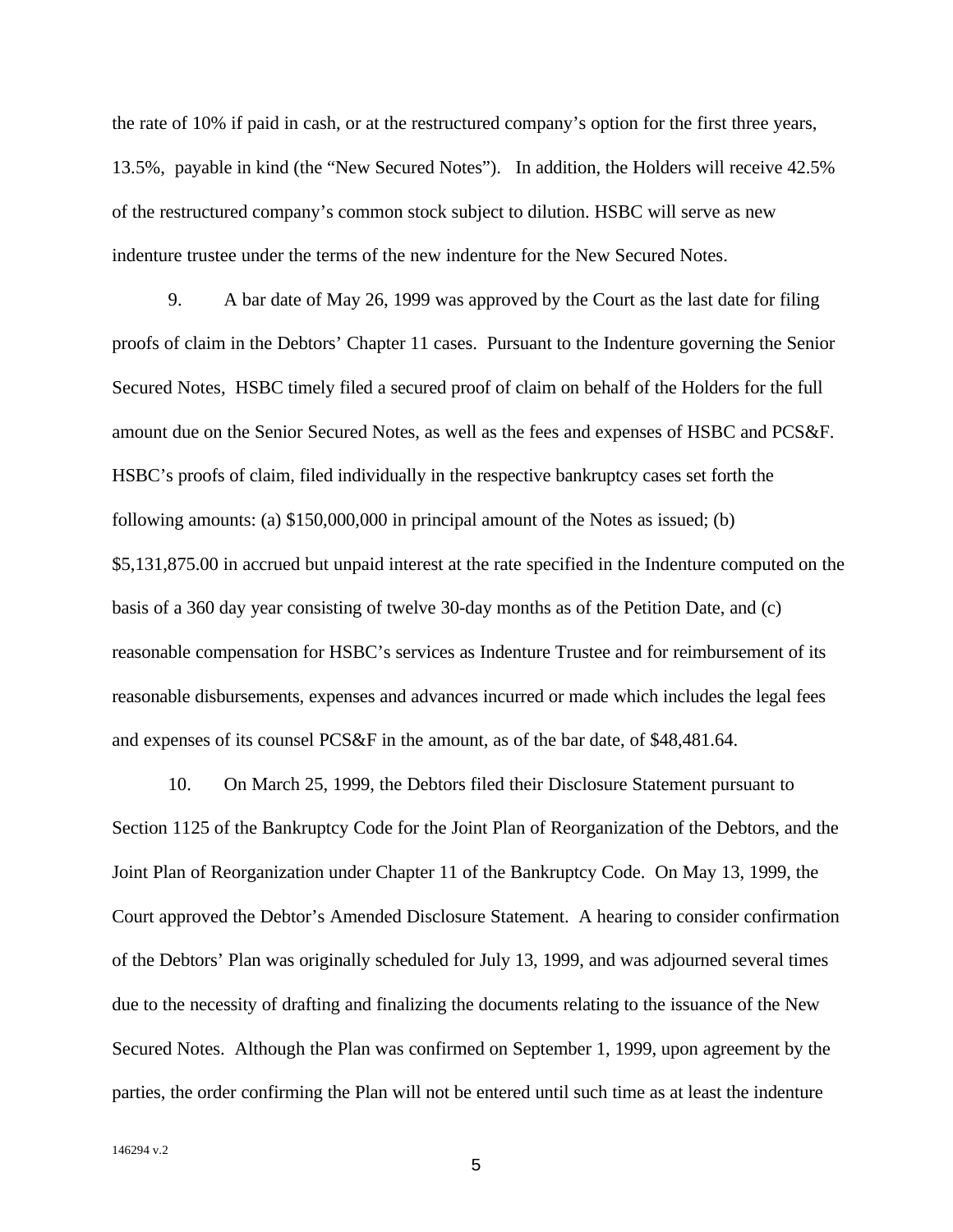for the New Secured Notes is finalized.

## **III. THE PRE AND POST-PETITION ACTIVITIES OF HSBC AS INDENTURE TRUSTEE**

11. Since the effective date of the Indenture appointing HSBC as Indenture Trustee, HSBC has fulfilled its obligations and responsibilities as an Indenture Trustee under both the Indenture and the Trust Indenture Act and as a member of the Informal Noteholder Committee.

12. During the time period that commenced with the Debtors' default in the interest payment due to the Holders, HSBC provided continued notice to the Holders, updating the Holders as to the event of default and the negotiations with the Debtors. Upon the formation of the Informal Noteholder Committee to the time of the Petition Date, HSBC was an active member of the Informal Noteholder Committee and participant in the numerous and extensive teleconferences and meetings as the parties sought to resolve their differences in an attempt to file a consensual pre-negotiated reorganization. HSBC's participation was essential in these cases as the Holders, particularly the smaller holders who do not have the resources to participate individually, rely on the Indenture Trustee to represent their interests.

13. Upon the filing for reorganization by the Debtors, the Indenture Trustee continued its active role as a member of the Informal Noteholders Committee. HSBC and certain members of the Informal Noteholders Committee who agreed to be restricted entered into extensive dialogues with Golden Books to negotiate the terms of a mutually acceptable viable plan.

14. HSBC and its counsel PCS&F expended time drafting and issuing notices to the Holders concerning the on-going status of the Debtors' cases, including notices as to the filing of the petitions for reorganization, the bar date and the hearings on both the plan and the disclosure statement. As stated above, HSBC also drafted and filed proofs of claim on behalf of all Holders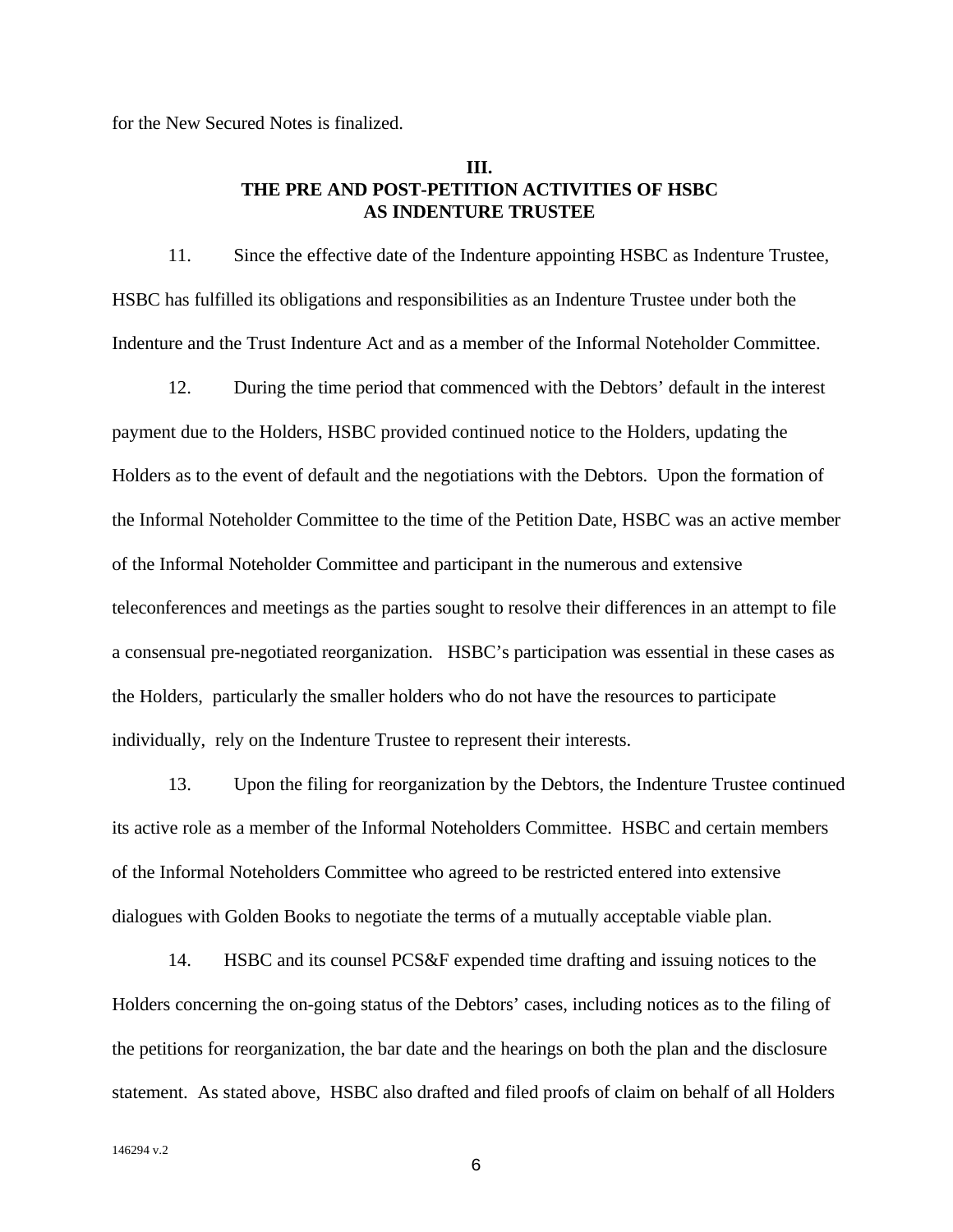of the Senior Notes. HSBC reviewed the pleadings filed in the Debtors' cases, and participated in discussions with the Office of the U.S. Trustee as to the possible appointment of an unsecured creditors committee.

 15. The majority of time expended by HSBC and PCS&F consisted of the review and analysis of the various forms of the restructuring agreement, as well as the plan and disclosure statement. HSBC evaluated the efficacy of these draft documents, provided written and oral comments, and participated in discussions relating to same. In particular, HSBC provided the mechanism for the appropriate and most efficient distribution of the solicitation packages for voting and for the distribution of plan consideration. In addition, HSBC reviewed all documents relating to the issuance of the new common stock and the New Secured Notes. HSBC was required to continuously review, comment and participate in teleconferences to evaluate the corporate documents issuing the notes and stocks; including assisting in the drafting and filing of the appropriate statement of eligibility for a Form T-3 required to be filed with the Securities and Exchange Commission.

16. The New Senior Note documents, including the Indenture for the New Senior Notes under which HSBC will serve as new indenture trustee, the Registration Rights Agreement and the Security Agreement required, and continue to require through the date of this Application, the review, comment and evaluation of HSBC and its counsel.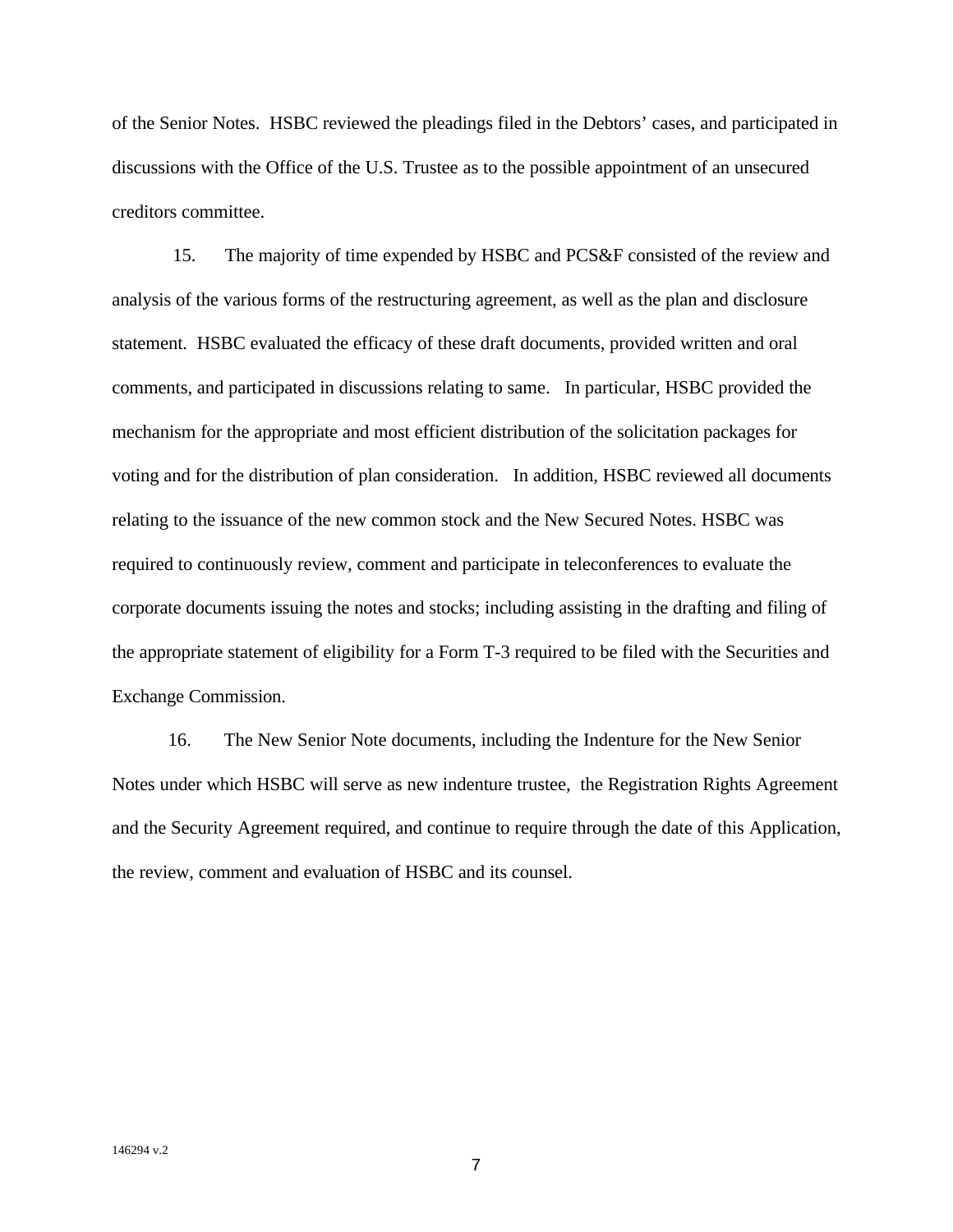17. The Debtors are obligated to HSBC, and its counsel PCS&F, for compensation and

reimbursement of expenses for the following periods, and in the following amounts:

| <b>Fees and Expenses of HSBC incurred under the Indenture</b> |                                                      |                                    |  |  |
|---------------------------------------------------------------|------------------------------------------------------|------------------------------------|--|--|
|                                                               | Pre-petition( $10/14/98 - 2/26/99$ )                 | Post-petition $(2/27/99 - 9/1/99)$ |  |  |
| Fees                                                          | \$3,718.50                                           | \$3,277.00                         |  |  |
|                                                               |                                                      |                                    |  |  |
| Expenses                                                      | 194.24                                               | 170.00                             |  |  |
| Total                                                         | \$3,912.74                                           | \$3,447.00                         |  |  |
| <b>SUB TOTAL</b>                                              |                                                      | 7,359.74                           |  |  |
|                                                               | <b>Fees and Expenses of HSBC's Counsel PCS&amp;F</b> |                                    |  |  |
|                                                               | Pre-petition $(6/1/98 - 2/26/99)$                    | Post-petition $(2/27/99 - 9/1/99)$ |  |  |
| Legal Fees                                                    | \$40,762.75                                          | \$44,879.25                        |  |  |
| <b>Expenses</b>                                               | <u>599.72</u>                                        | 2,282.81                           |  |  |
| Total                                                         | \$41,362.47                                          | \$47,162.06                        |  |  |
| <b>SUB TOTAL</b>                                              |                                                      | \$88,524.53                        |  |  |
| <b>AGGREGATE TOTALS</b>                                       |                                                      |                                    |  |  |
| <b>Pre-petition Fees &amp; Expenses</b>                       |                                                      | \$45,275.21                        |  |  |
| <b>Post-petition Fees &amp; Expenses</b>                      |                                                      | 50,609.06                          |  |  |
|                                                               |                                                      | \$95,884.27                        |  |  |

The fees and expenses are specifically set forth in the invoices attached as Exhibit C and the time records of PCS&F annexed as Exhibit D.

# **IV. APPLICATION OF HSBC AS INDENTURE TRUSTEE**

18. HSBC submits this application in accordance with the direction of the Court and to

the extent possible, in compliance with the Amended Guidelines for Fees and Disbursements for

Professionals in the Southern District of New York, General Order M-151 (the "Fee Guidelines").

The Application includes the fees and expenses of the Indenture Trustee in the performance of its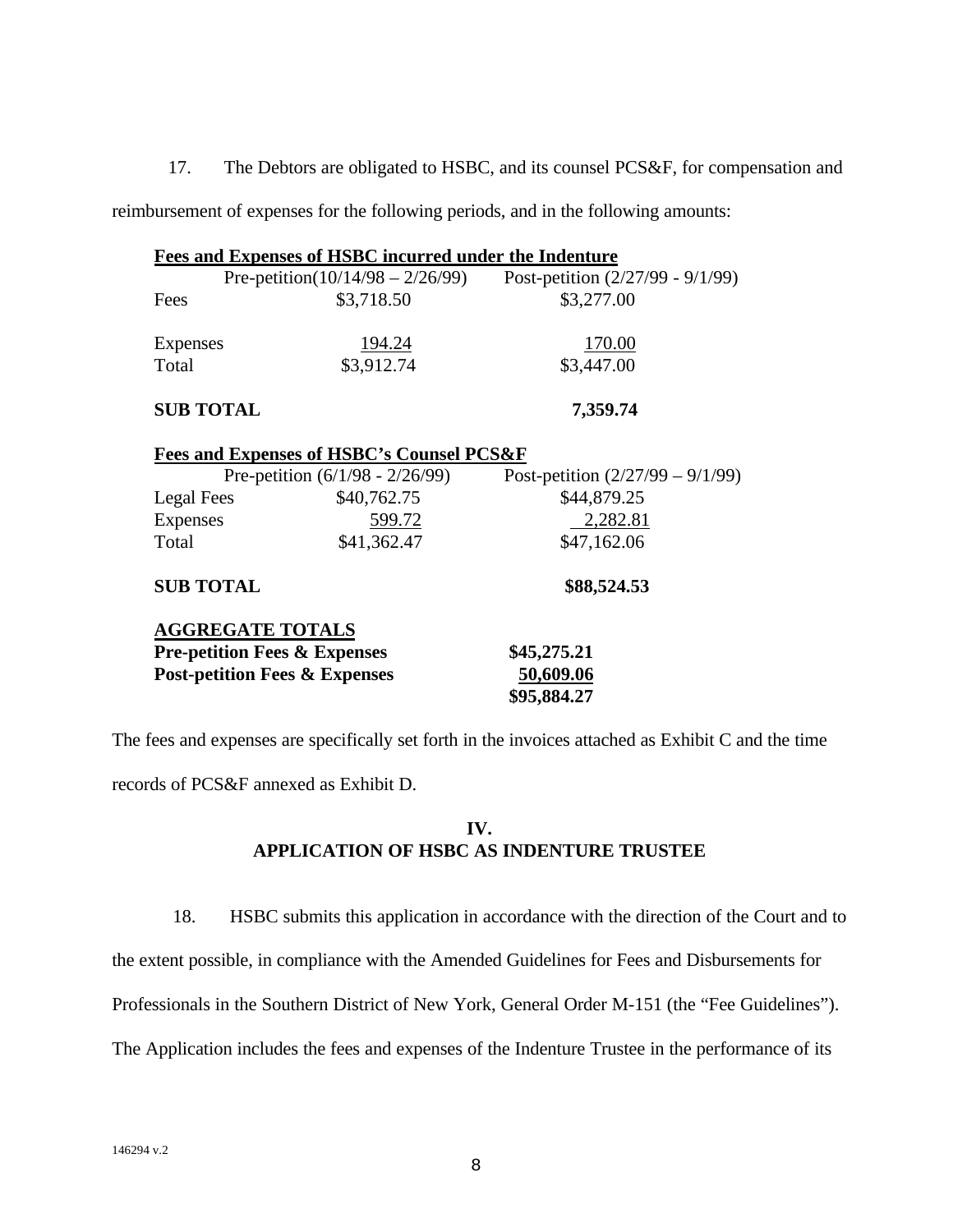duties under the Indenture and the Trust Indenture Act, and the fees and expenses of its counsel PCS&F.

#### **FEES**

19. In accordance with the terms of the Indenture and the Trust Indenture Act, a customary fee is assessed for the services of the Indenture Trustee. In a default situation, the Indenture Trustee's duties are increased and HSBC also includes in its request compensation for the officers of HSBC in the performance of the Indenture Trustee's increased duties. The HSBC officer primarily responsible in these cases is Metin Caner, a vice president of HSBC with extensive experience acting on behalf of HSBC as Indenture Trustee in both out of court workouts and bankruptcy cases.

20. The fees incurred for services provided by Metin Caner, as the responsible officer is as follows:

|              | Time Billed and Value    | Time Billed and Value                       | <b>TOTAL</b>    |
|--------------|--------------------------|---------------------------------------------|-----------------|
|              | Pre-petition             | Post-petition                               | Time Billed and |
|              |                          |                                             | Value           |
|              | 7.3 @ $275 = $2,007.50$  | 11.3 $\omega$ 290 = \$3,277.00 Time Billed: |                 |
|              | 5.9 @ $290^2 = 1,711.00$ |                                             | 24.50           |
|              | 13.2<br>3,718.50         |                                             | Time Value:     |
|              |                          |                                             | \$6,995.50      |
| <b>TOTAL</b> |                          |                                             | \$6,995.50      |

21. The majority of the services rendered by PCS&F were performed by Eric M. Hellige, a partner in the Corporate and Banking Department at the firm, and Karel S. Karpe, an associate in the Bankruptcy and Business Reorganization Department at PCS&F. PCS&F submits, as set forth in the attached Certification of Carole Neville, that its fees should be approved at its normal hourly rates charged to both non-bankruptcy and bankruptcy constituencies. PCS&F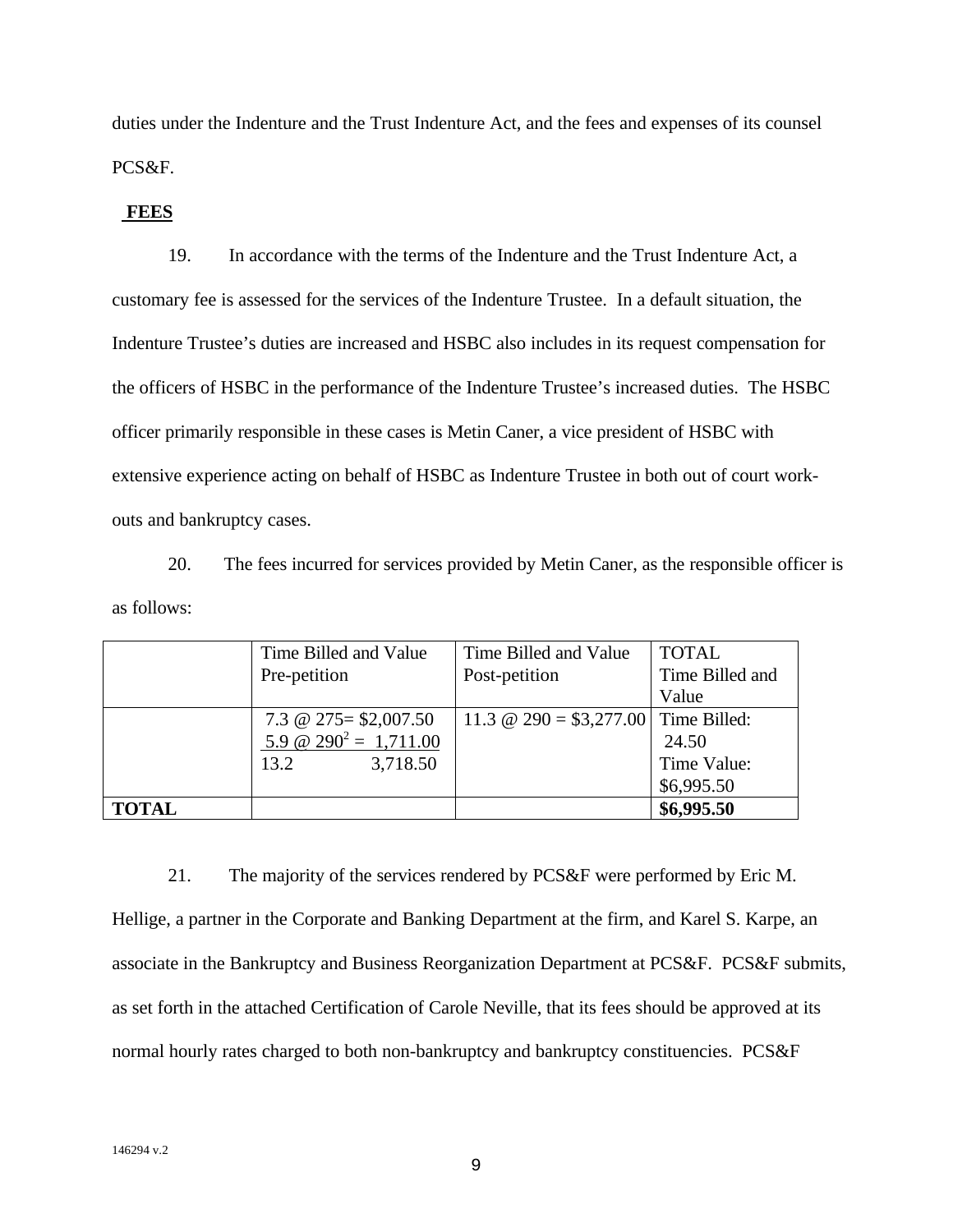represents that these rates are consistent with those typically charged by other New York law firms which maintain national bankruptcy practices. Taking into account all pertinent circumstances of these cases, it is appropriate for the Court to approve payment of the fees at PCS&F's standard hourly rates. See, e.g., In re Ames Dep't. Stores, Inc., 76 B.R. 66 (2nd Cir 1991).

| 22. |  |  | The PCS&F professionals and the fees incurred are set forth below: |
|-----|--|--|--------------------------------------------------------------------|
|     |  |  |                                                                    |

| Name of               | Year of          | Time Billed and Value                | Time Billed and Value         | <b>TOTAL</b>    |
|-----------------------|------------------|--------------------------------------|-------------------------------|-----------------|
| Professional/         | <b>Admission</b> | Pre-petition                         | Post-petition                 | Time Billed and |
| Dep't.                |                  |                                      |                               | Value           |
| Partners              |                  |                                      |                               |                 |
| Eric M. Hellige       | 1981             | 59.65@460=\$27,439.50                | 26.85@475=\$12,753.75         | Time Billed:    |
| Corporate             |                  | $5.05@475^3 = $2,398.75$             |                               | 91.55           |
|                       |                  | 64.70<br>\$29,837.75                 |                               | Value:          |
|                       |                  |                                      |                               | \$42,591.50     |
| <b>Carole Neville</b> | 1985             | $.2 \ \omega$ 400 = \$80.00          | $.7 \& 415 - $290.50$         | Time Billed:    |
| Bankruptcy            |                  | $1.3@415 = $539.50$                  |                               | 2.2             |
|                       |                  | 1.5<br>\$619.50                      |                               | Value:          |
|                       |                  |                                      |                               | \$<br>910.00    |
| <b>Associates</b>     |                  |                                      |                               |                 |
| Karel S. Karpe        | 1989             | 11.4@295=\$3363.00                   | 90.1 @ 310=\$27,931.00        | Time Billed:    |
| Bankruptcy            |                  | 18.0@310=\$5,580.00                  |                               | 119.50          |
|                       |                  | 29.4<br>\$8,943.00                   |                               | Value:          |
|                       |                  |                                      |                               | \$36,874.00     |
| Ronald Sarubbi        | 1999             | 4.5 @ 245 = \$1,102.50               | 10@260=\$2,600.00             | Time Billed:    |
| <b>Banking</b>        |                  | 1.0 $\textcircled{a}$ 260 = \$260.00 |                               | 15.50           |
|                       |                  | 5.5<br>\$1,362.50                    |                               | Value:          |
|                       |                  |                                      |                               | \$3,962.50      |
| Jason Epstein         | 1996             |                                      | $.3 \text{ } @$ 280 = \$84.00 | Time Billed:    |
| Bankruptcy            |                  |                                      |                               | .3              |
|                       |                  |                                      |                               | Value:          |
|                       |                  |                                      |                               | \$<br>84.00     |
| Paraprofessionals     |                  |                                      |                               |                 |
| George Medina         | N/A              |                                      | $7.30@125^{4} = 912.50$       | Time Billed:    |
| Paralegal             |                  |                                      |                               | 7.30            |
|                       |                  |                                      |                               | Time Value      |
|                       |                  |                                      |                               | \$912.50        |
| Anna Greene           | N/A              |                                      | $1.50@205=307.50$             | Time Billed:    |

 $\overline{a}$ <sup>2</sup> Reflects annual hourly increase as of January 1, 1999.

<sup>3</sup> Reflects annual hourly increase as of January 1, 1999.

<sup>&</sup>lt;sup>4</sup> Mr. Medina's time has been voluntarily reduced from the corporate paralegal hourly rate to the hourly rate of \$125 charged in bankruptcy cases.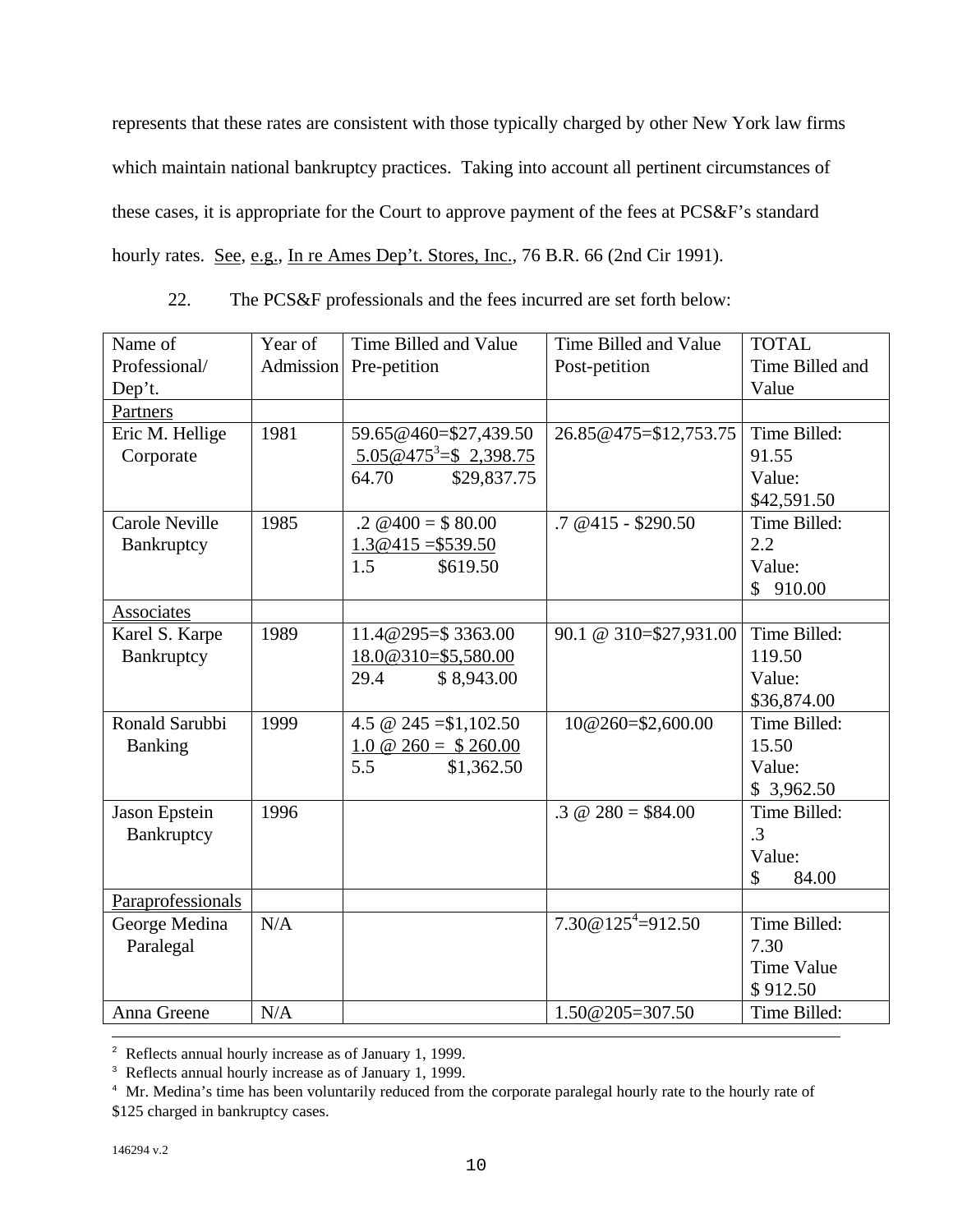| Librarian            |  | 1.5         |
|----------------------|--|-------------|
|                      |  | Time Value  |
|                      |  | \$307.50    |
| <b>TOTAL</b>         |  |             |
| <b>Pre-petition</b>  |  | \$40,762.75 |
| <b>TOTAL</b>         |  |             |
|                      |  |             |
| <b>Post-petition</b> |  | \$44,879.25 |

23. HSBC and PCS&F performed a wide range of professional services, which are summarized under the previous section "The Pre- and Post-Petition Activities of HSBC as Indenture Trustee."

24. HSBC submits that it has capably and efficiently performed its professional responsibilities and that its services substantially contributed to the estates and the reorganization process. HSBC played an important role in participating in the negotiation, preparation and approval of documents to allow these cases to be filed as pre-arranged. The plan process, as a result of these efforts has been truncated and largely non-contentious, producing an important savings in total administrative expenses.

#### **EXPENSES AND DISBURSEMENTS**.

25. The expenses and disbursements sought herein conform to the limits prescribed by the Fee Guidelines and represent the actual cost for each such charge. Neither party will make any profit on the reimbursements sought by the Application.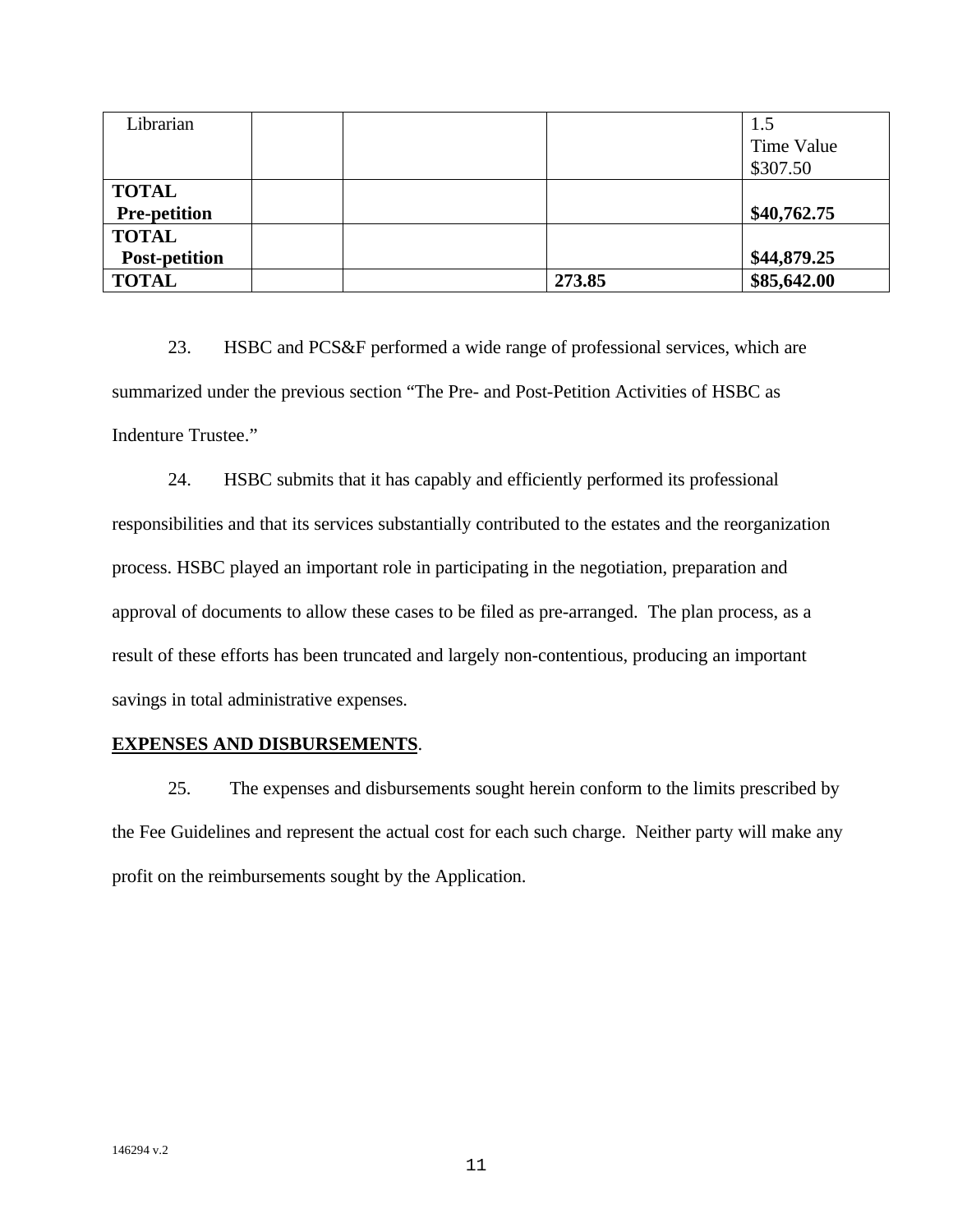26. The expenses for which reimbursement is sought are set forth below<sup>5</sup>:

| <b>EXPENSES OF HSBC</b>                 | <b>Pre-petition</b>     | <b>Post-Petition</b> | <b>Total</b> |
|-----------------------------------------|-------------------------|----------------------|--------------|
| Labels                                  | \$124.24                | \$100.00             | \$224.24     |
| Lists                                   | 70.00<br>$\mathbb{S}^-$ | 70.00<br>\$          | \$140.00     |
| <b>TOTAL</b>                            | \$194.24                | \$170.00             | \$364.24     |
|                                         |                         |                      |              |
| <b>EXPENSES OF PCS&amp;F</b>            | <b>Pre-Petition</b>     | <b>Post-Petition</b> | <b>Total</b> |
| Photocopying                            | \$81.88                 | \$1,196.46           | \$1,278.34   |
| Long Distance Telephone                 | 5.02                    | 3.91                 | 8.93         |
| Telecopier                              | 163.82                  | 291.16               | 454.98       |
| <b>Computer Assisted Legal Research</b> |                         | 608.54               | 608.54       |
| Velo bind and tabs                      |                         | 22.50                | 22.50        |
| Messenger                               |                         | 34.74                | 34.74        |
| Car Services                            | 249.00                  | 125.50               | 474.50       |
| <b>TOTAL</b>                            | \$599.72                | \$2,282.82           | \$2,882.53   |

27. HSBC has not received any compensation or reimbursement of expenses from the

Debtors' estates.

## **V.**

# **THE FEES AND EXPENSES OF HSBC, WHICH INCLUDE THE FEES AND EXPENSES OF ITS COUNSEL, ARE PAYABLE AS EXPENSES OF ADMINISTRATION AS THE SERVICES PROVIDED BY HSBC SUBSTANTIALLY CONTRIBUTED TO THE DEBTORS' CASES**

28. HSBC submits this Application for allowance and payment of compensation for

professional services and reimbursement of expenses incurred. Section 503(b)(3)(D) of the

Bankruptcy Code provides that an indenture trustee may seek the reimbursement of actual

necessary expenses incurred by an indenture trustee in making a substantial contribution. Section

503(b)(5) of the Bankruptcy Code provides for the reasonable compensations for services rendered

by an indenture trustee in making a substantial contribution based on the time, nature extent and

 $\overline{a}$ 

<sup>&</sup>lt;sup>5</sup> Only those expenses set forth in the above schedule will be sought, any additional expenses are waived.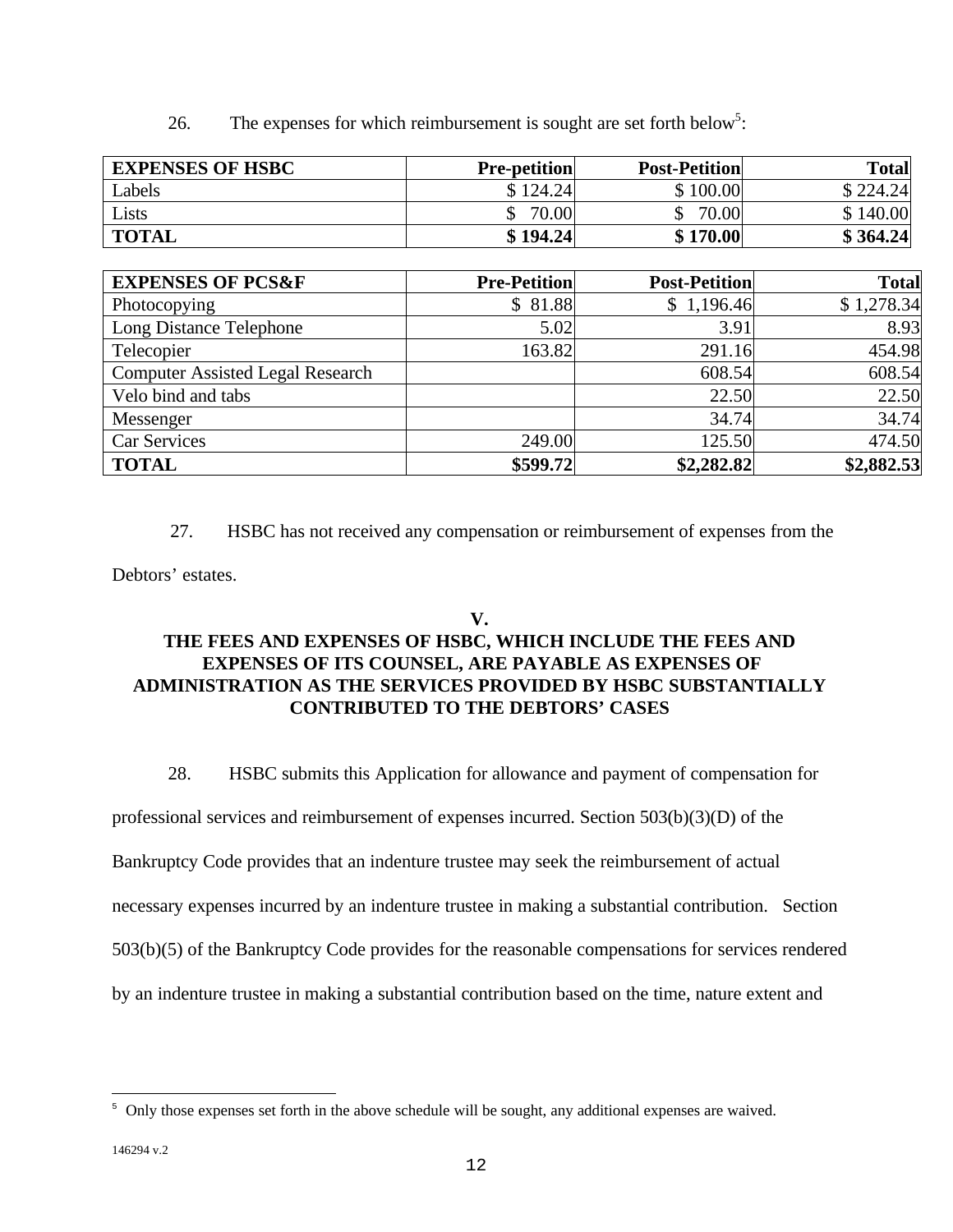value of such services and the cost of comparable services other than in a case under Bankruptcy Code.

29. Section 503(b)(4) of the Bankruptcy Code provides that reasonable compensation for professional services rendered by an attorney of an entity whose expenses are allowable under Section 503(b)(3) of the Bankruptcy Code based on the time, nature and extent and value of such services and the cost of comparable services other than in a case under the Bankruptcy Code and reimbursement of actual necessary expenses incurred by such attorney.

30. The policy goal of allowing compensation for the substantial contribution of a creditor is to promote meaningful creditor participation in the reorganization process. Lebron v. Mechem Financial, Inc., 27 F.3d 937, 944 (3<sup>rd</sup> Cir. 1994) quoting In re Richton International Corp., 15 B.R. 854, 856 (Bankr. S.D.N.Y. 1981). In furtherance of this goal, Section 503(b) authorizes an award of compensation to professionals who were not retained under the Bankruptcy Code.

31. Substantial contribution is not defined in the Bankruptcy Code and legislative history is of little help in divining a precise measure. In order to determine if the efforts of a creditor resulted in a substantial contribution, a creditor must show that (i) the services were rendered for the benefit of all parties, not just the attorney's client; (ii) the services had a direct, demonstrable benefit to the estate and the administration of the case; and (iii) the services were not needlessly duplicative of those performed by other estate professionals. In re Envirodyne Indus., Inc., 176 B.R. 815, 819 (Bankr. N.D. Ill. 1995). To be compensable, the services must "foster and enhance, rather than retard or interrupt the progress of reorganization." In re Richton Int'l Corp., 15 B.R. at 856. See also In re Paolino, 71 B.R. 576, 581 (Bankr. E.D. Pa. 1987) (the services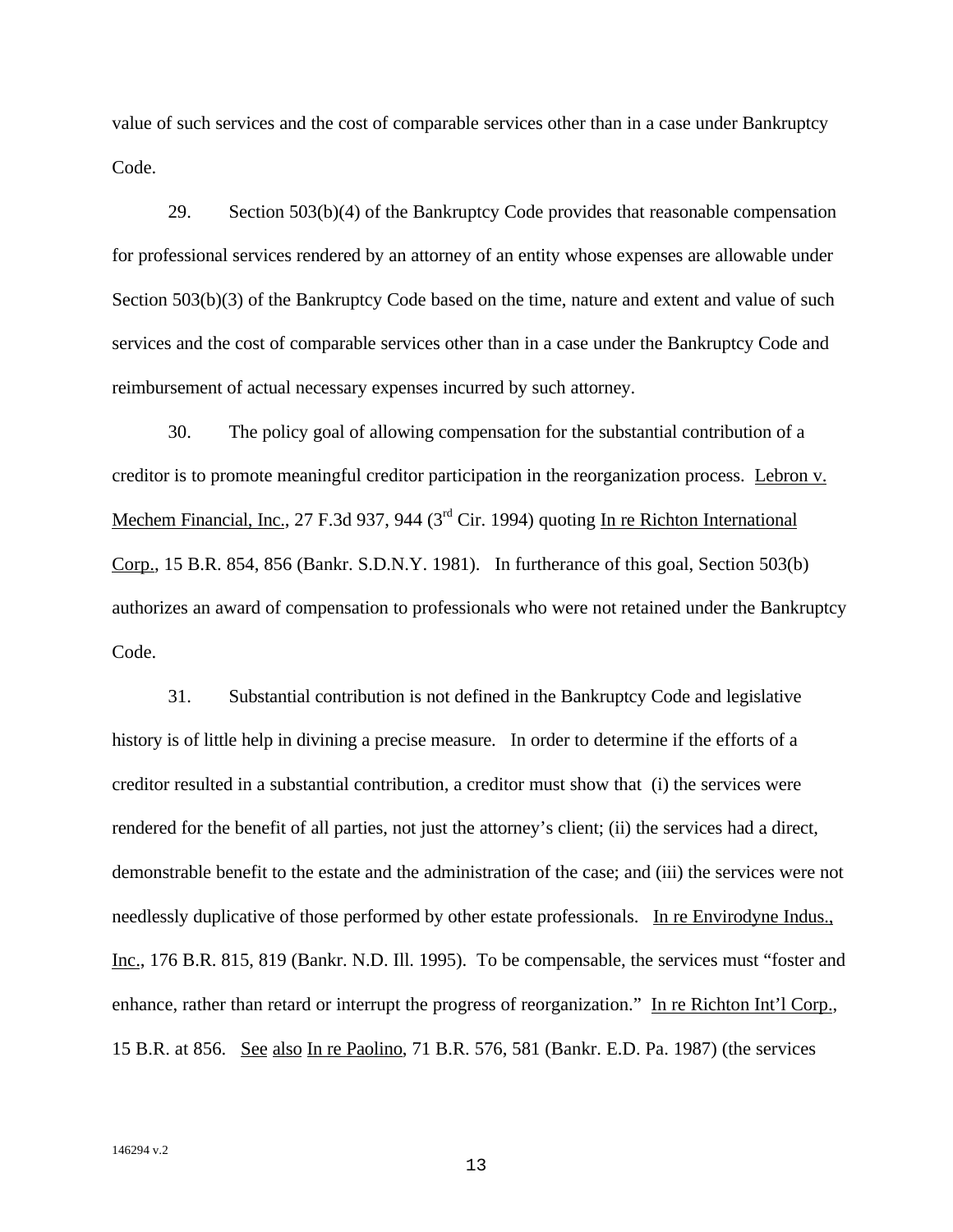must demonstrably benefit the debtor's estate or creditors). Services rendered in furtherance of a plan of reorganization, as is the case here, are compensable.

32. Here, there can be little doubt but that HSBC's fees and expenses, and the fees and expenses incurred by PCS&F on behalf of HSBC, related to services that materially advanced the case for the benefit of the estates and their creditors, and constitutes a substantial contribution to the reorganization process. HSBC played an important role in preparing and approving documentation to allow this case to be filed with an agreement in principle to restructure along the lines of the Plan. Due to the Debtors' intention to emerge from Chapter 11 as soon as possible, HSBC and its counsel PCS&F were often placed under severe time pressures to review documents and provide responses on an immediate basis. The plan process, as a result of these efforts, has been relatively smooth for cases of this size, producing an savings in total administrative expenses. These and other efforts have resulted in a successful plan of reorganization, which has allowed the Debtors to emerge from bankruptcy in a matter of months. In fact, under Article 2 of the Plan, the Debtors acknowledge that HSBC, and its counsel, "have rendered a substantial contribution in the Chapter 11 Cases within the meaning of Section 503(b) of the Bankruptcy Code…"

33. HSBC submits that the requested expenses are actual and necessary and the fees are reasonable and should be approved. In re JLM, 210 B.R. 19, 24 (Bankr. 2d Cir. 1997); Kovalesky v. Carpenter, 1997 U.S. Dist. Lexis 16731 (S.D.N.Y. Oct. 25, 1997). In this jurisdiction, the lodestar method of fee calculation incorporates the factors set forth in Johnson v. Georgia Highway Express, Inc., 488 F.2d 714 ( $5<sup>th</sup>$  Cir 1974) as a means of evaluating the reasonableness of fees. See In re Drexel Burnham Lambert Group, Inc., 133 B.R. 13, 22 (Bankr. S.D.N.Y. 1991).

34. The relevant factors of **Johnson** include the time and labor required, the novelty and difficulty of the questions presented, the skill required to perform the legal services properly, the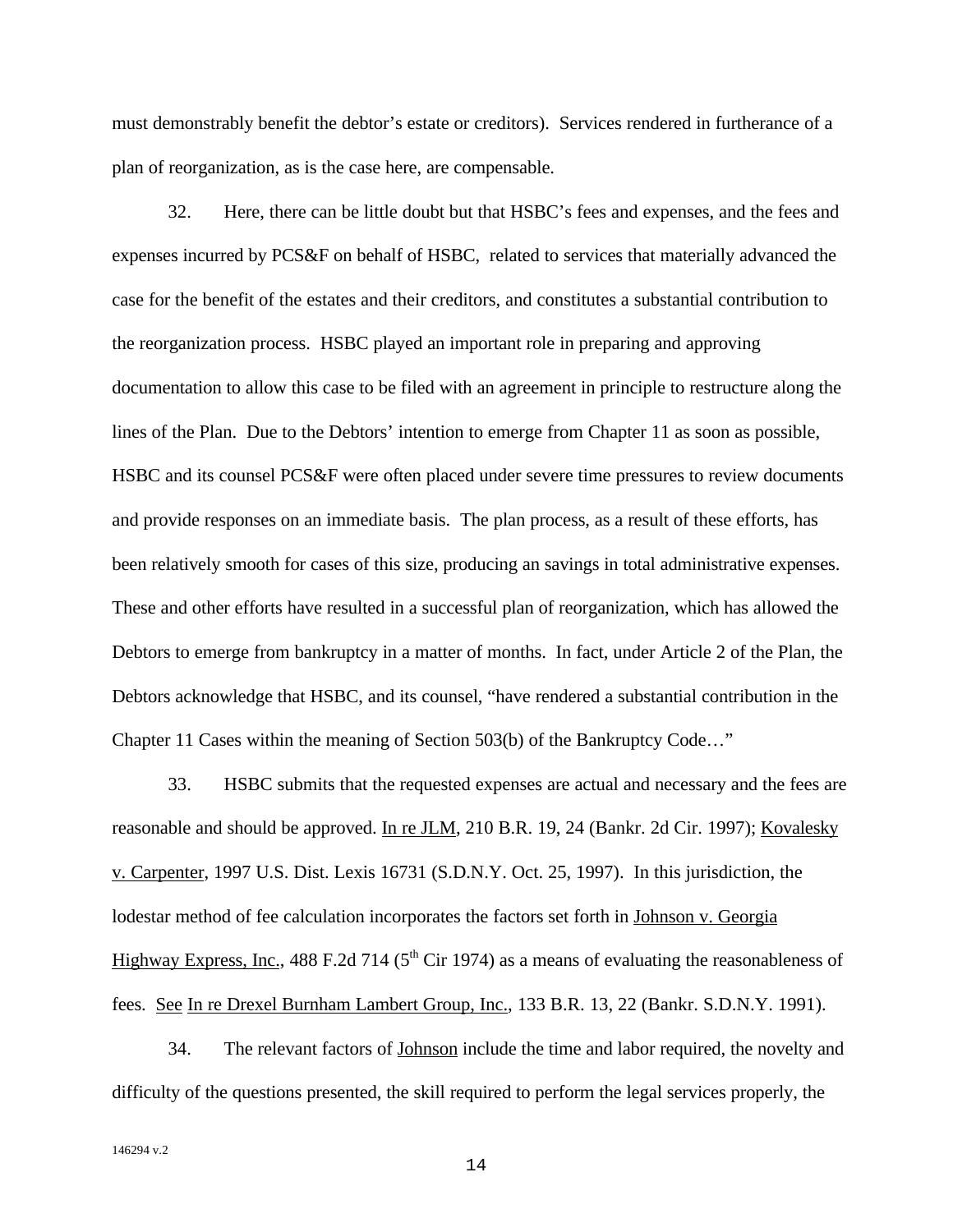preclusion of other employment by the attorney due to acceptance of the case, the customary fee, whether the fee is fixed or contingent, the time limitations imposed by the client, the amounts involved and the results obtained, the experience, reputation and ability of the attorneys, the undesirability of the case. HSBC submits that application of the foregoing criteria more than justifies an allowance of compensation as requested by this Application. HSBC's professional services and that of its counsel, PCS&F, were rendered in an efficient manner by professionals in the field of business reorganization, restructuring and complex lending transactions. The amounts sought herein are commensurate with compensation allowances in similar cases. The compensation is justified by the complexities of these cases, including the negotiations required among diverse parties with diverse interests.

35. Accordingly, the efforts of HSBC and its counsel PCS&F provided a direct, tangible, and substantial benefit to these cases and to the successful reorganization and, as such the fees and expenses of the HSBC and PCS&F should be allowed pursuant to Section 503 and case law which recognize that payment may be made for appropriate service.

#### **VI.**

# **THE FEES AND EXPENSES OF HSBC AS INDENTURE TRUSTEE ARISE OUT OF THE DEBTORS' CONTRACTUAL OBLIGATIONS AND QUALIFY AS AN EXPENSE OF ADMINISTRATION**

# **A. The Provisions Of The Indenture Provide For The Payment Of HSBC's, And PCS&F's, Fees And Expenses.**

36. In numerous provisions of the Indenture, cited below, the fees and expenses of HSBC as Indenture Trustee are*, inter alia*, afforded administrative priority treatment, protected by the granting of a lien, and afforded priority over the distributions to the Holders of the Senior Secured Notes.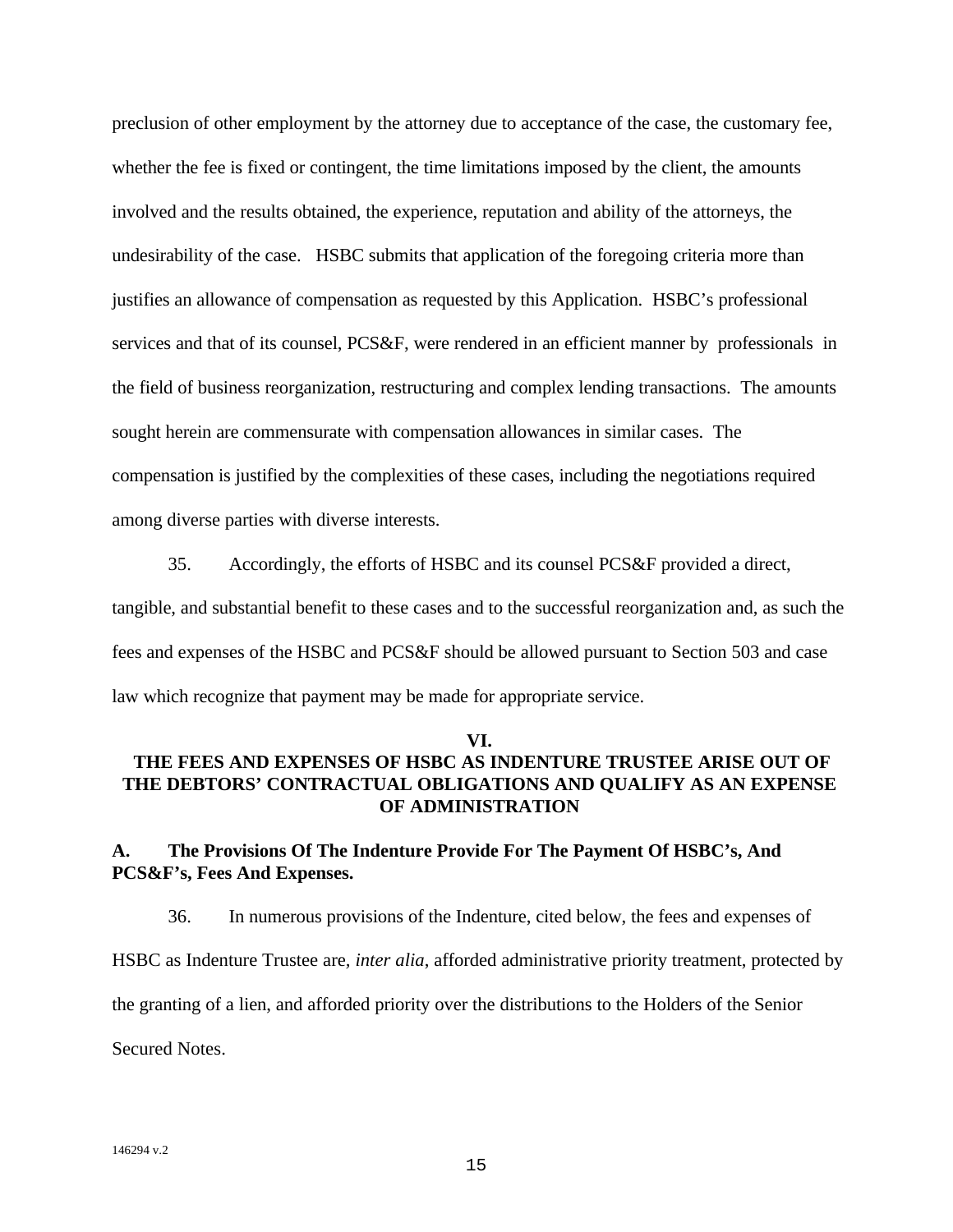37. Section 6.6 of the Indenture ("Compensation and Indemnification of Trustee And

Its Prior Claim") sets forth Golden Books' agreement to pay HSBC's fees and expenses as

Indenture Trustee, including the costs and expenses of its counsel. Specifically:

The Issuer covenants agrees to pay to the Trustee form time to time, and the Trustee shall be entitled to, reasonable compensation as shall be agreed to in writing between the Issuer and the Trustee (which shall not be limited by any provision of law in regard to the compensation of a trustee of an express trust) and *the Issuer covenants and agrees to pay or reimburse the Trustee and each predecessor Trustee upon its request for all reasonable expenses, disbursements and advances incurred or made by or on behalf of it in accordance with any of the provision of this Indenture (including the reasonable compensation and the expenses and disbursements of its counsel and of all agents and other persons not regularly in its employ)* except any such expense, disbursement or advance as may arise from its negligence or bad faith. The Issuer also convenants to indemnify and hold harmless the Trustee and each predecessor Trustee, and the directors, offices, employees and agents of each thereof, for and against, any and all loss, liability or expense incurred without negligence or bad faith on its part (including, without limitation, reasonable fees and expenses of its counsel), arising out of or in connection with the acceptance or administration of this Indenture or the trusts hereunder and its duties hereunder, including the costs and expenses of defending itself against or investigating any claim or liability in connection with the exercise or performance of any of its powers or duties hereunder…

Section 6.6 of the Indenture (emphasis added).

38. Additionally, Section 6.6 expressly protects HSBC's claim for fees and expenses

incurred as Indenture Trustee by granting a lien on all assets held or collected as Indenture

Trustee:

…The obligations of the Issuer under this Section 6.6 to compensate and indemnify the Trustee and each predecessor Trustee and to pay or reimburse the Trustee and each predecessor Trustee for losses, costs, liabilities, expenses, disbursements and advances shall constitute additional indebtedness hereunder and shall survive the satisfaction and discharge of this Indenture. *Such additional indebtedness shall be a senior claim to that of the Securities upon all property and funds held or collected by the Trustee as such*, except funds held in trust for the payments of principal or interest on particular Securities or Coupons, and the Securities are hereby subordinated to such senior claim and the Trustee shall have a lien therefor prior to the Securities on all such property and funds. Such lien shall survive the satisfaction and discharge of this Indenture…

Section 6.6 of the Indenture (emphasis added.)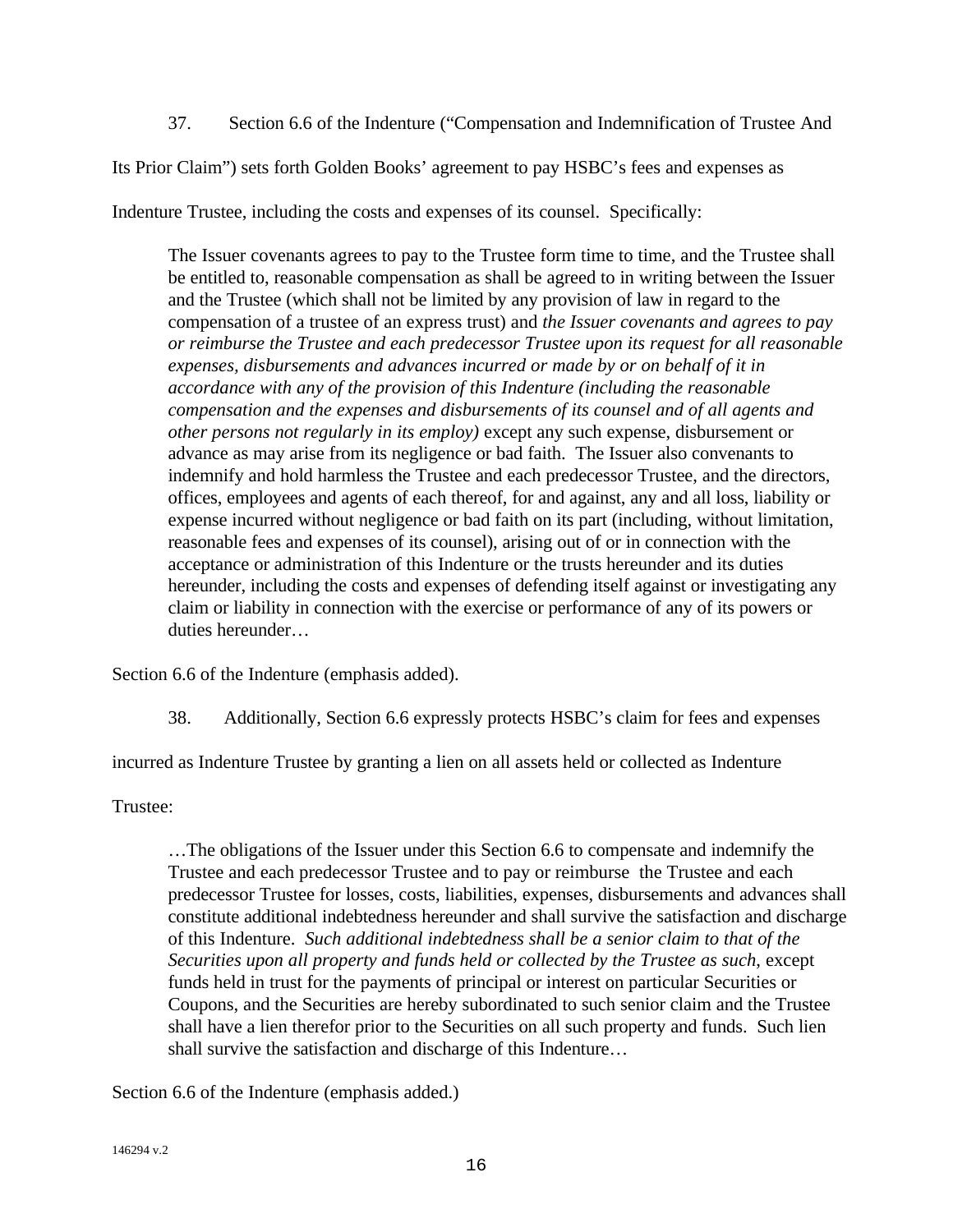39. In addition, pursuant to the Indenture, Golden Books specifically agreed to the treatment of the Indenture Trustee's fees and expenses as administrative claims. Section 6.6 of the Indenture provides, in relevant part: "(b) When the Trustee incurs expenses or renders services after an Event of Default specified in Section 5.1(f) and Section 5.1(g), *the expenses (including the reasonable charges and expenses of its counsel) and the compensation for the services are intended to constitute expenses of administration under any applicable Federal or State bankruptcy, insolvency or other similar law.*" (emphasis added)

40. Moreover, Section 5.3 of the Indenture ("Application of Proceeds") authorizes the

Indenture Trustee to collect and receive any distribution made in a bankruptcy proceeding on

behalf of the Holders and further underscores the Debtors' obligation to pay the Indenture Trustee

in accordance with Section 6.6 even if the distributions are not made through the Indenture

Trustee. Section 5.3 provides, in relevant part:

Any moneys collected by the Trustee pursuant to this Article in respect of the Securities shall be applied in the following order at the date or dates fixed by the Trustee and, in case of the distribution of such moneys on account of principal or interest, upon presentation of the several Securities and Coupons appertaining to such Securities in respect of which monies have been collected and stamping (or otherwise noting) thereon the payment, or issuing Securities in reduced amounts in exchange for the presented Securities if only partially paid, or upon surrender thereof if fully paid:

FIRST: To the payment of costs and expenses in respect of which monies have been collected, including payments of all amounts due the Trustee and each predecessor Trustee under Section 6.6, and all advances made by the Trustee and each predecessor Trustee and their respective agents and attorneys except as a result of negligence or bad faith…

41. Under 2.11 ("Insertion Article XII") of the Second Supplemental Indenture set

forth below in pertinent part, the Debtors' obligations to the Holders are secured:

A new Article 12 of the Indenture is hereby added by inserting the following: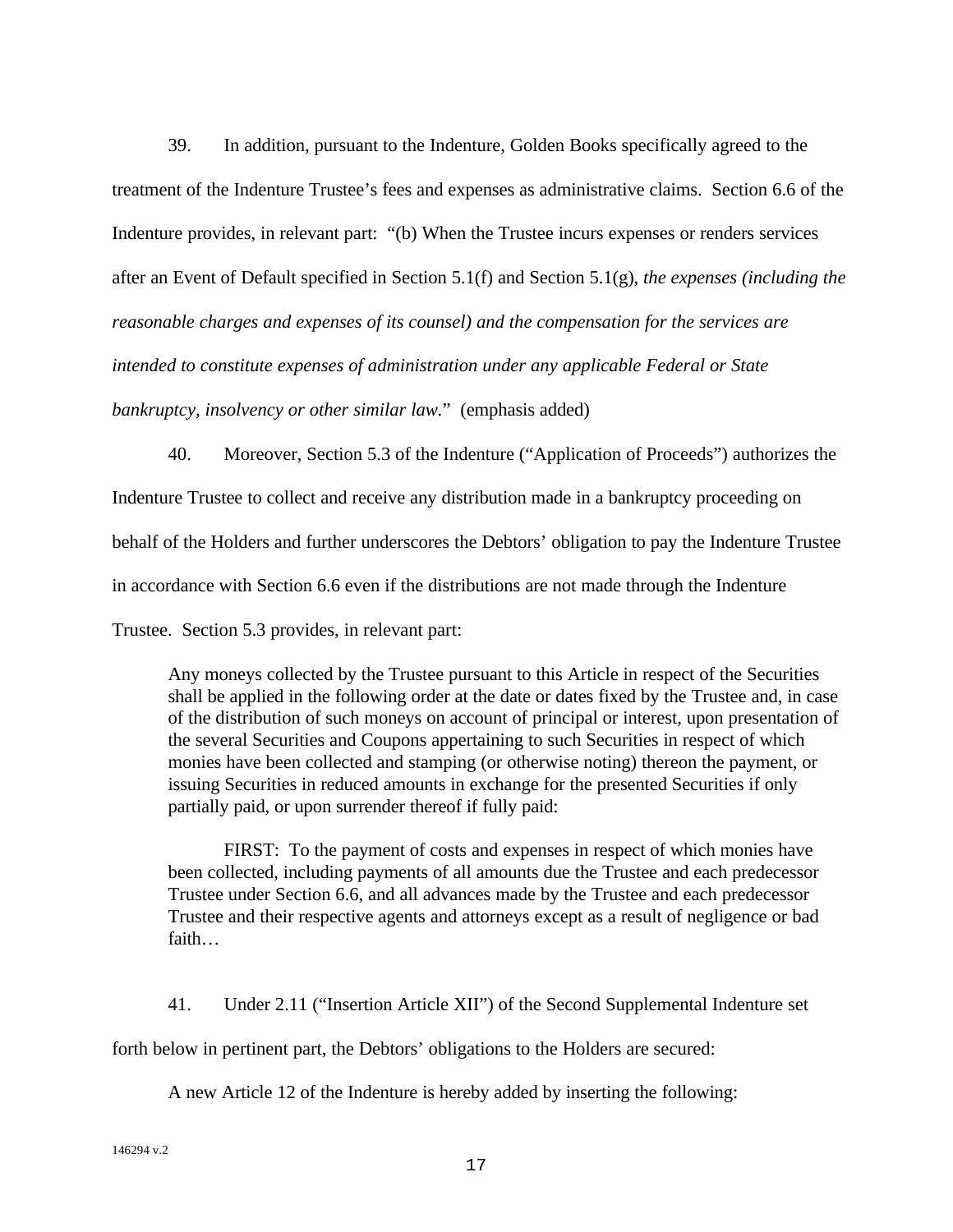### ARTICLE TWELVE-SECURITY SECTION 12.1 GRANT OF SECURITY INTEREST

To secure the due and punctual payment of the principal of, premium, if any, and interest on the Securities when and as the same shall be due and payable, whether on an interest payment date, at maturity, by acceleration, purchase, repurchase, redemption or otherwise, and interest on the overdue principal of, premium, if any, and interest (to the extent permitted by law), if any, on the Securities and the performance of all other Obligations of the Issuer to the Holders *or the Trustee* under this Indenture and the Securities, the Issuer hereby covenants to cause the Collateral Agreements to be executed and delivered concurrently with this Indenture and to perform all of the duties and obligations of the Issuer thereunder in accordance with the terms thereof. The Collateral Agreements shall grant to the Collateral Agent first priority Security Interests in the First Lien Collateral and second priority Security Interests in the Second Lien Collateral, subject only to Permitted Liens on real property and tangible assets and, in the case of the Second Lien Collateral, under Section 3.8(7), and shall be deemed hereby incorporated by reference herein to the same extent and as fully as if set forth in their entirety at this place, and reference is made hereby to each Collateral Agreement for a more complete description of the terms and provisions thereof...

(emphasis added).

42. The Debtors' obligations to compensate HSBC for fees and expenses incurred in the

performance of its duties as Indenture Trustee are clearly set forth in the Indenture which is, in

substantial part, a contract between Golden Books and HSBC for services to be rendered by

HSBC. These obligations are separate and distinct from Golden Books' obligations to the Holders

under the Indenture and the Senior Notes.

# **B. The Debtor Has A Contractual Obligation To Pay The Fees And Expenses Of HSBC, Including The Fees And Expenses Of HSBC's Counsel PCS&F, As An Expense Of Administration**

43. The interpretation of provisions in an indenture is a matter of basic contract law. See e.g., Jamie Securities v. The Ltd., Inc., 880 F.2d 1572, 1576 (2d Cir. 1989); Sharon Steel Corp. v. Chase Manhattan Bank, N.A., 691 F.2d 1039, 1049 (2d Cir. 1982), cert. denied, 460 U.S. 1012 (1983). In this case, the Indenture provides that New York law governs. See, Indenture

Section 11.8 and Second Supplemental Indenture Section 3.3.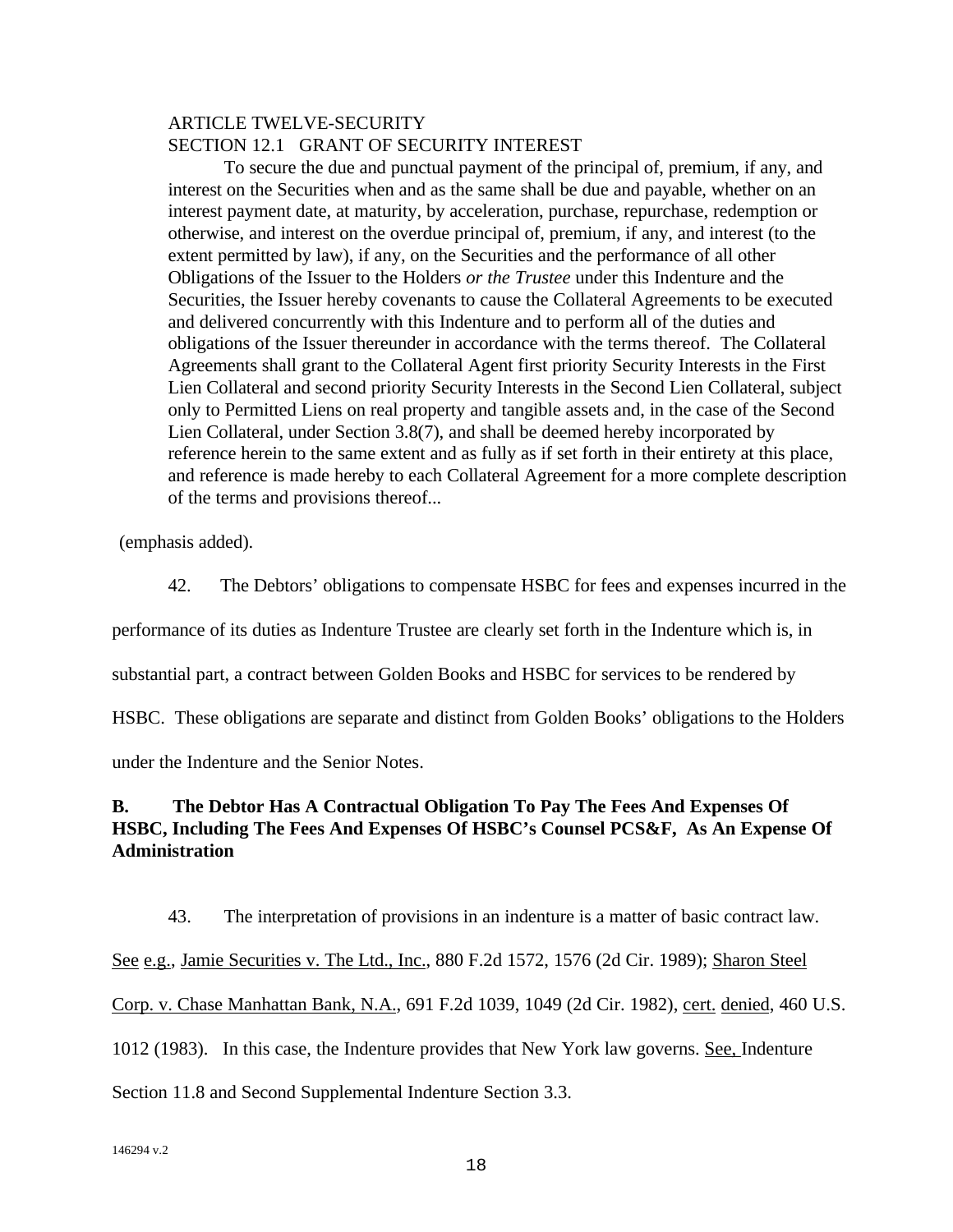44. Under New York law if a contract is unambiguous on its face its proper construction is a question of law. Metropolitan Life Ins. Co., v. RJR Nabisco, Inc., 906 F.2d 884, 889 ( $2<sup>nd</sup>$  Cir. 1990). Contract language is unambiguous if it has a "definite and precise meaning, unattended by danger of misconception in the purport of the [contract] itself, and concerning which there is no reasonable basis for a difference of opinion." Metropolitan Life, 906 F.2d at 889 (quoting Breed v. Insurance Co. of North America, 46 F.2d 351, 355, 413 N.Y.S. 2d 352, 255 (1978)). Where it is clear and specific, the words of a document will be given their plain, ordinary and usual meaning. The Indenture very clearly articulates the obligations of the Debtors to compensate HSBC and its counsel.

45. In order to issue the public debt to raise the fund for working capital purposes under an Indenture, the services of a trustee are required. 15 U.S.C. §77jjja(1) ("there shall at all times be one or more trustees under every indenture qualified or to be qualified pursuant to this subchapter."). The issuing company, in this case Golden Books, aided by underwriters, formulated the indenture language prior to the solicitation of investors, which language included satisfaction of HSBC's fees and expenses.

46. By accepting appointment as Indenture Trustee, HSBC reasonably relied upon, among other things, Section 6.6 of the Indenture which provides that the services provided by HSBC and the fees and expenses incurred would be afforded administrative priority under "bankruptcy law." The Debtors relied on the provision of services by HSBC as Indenture Trustee both prior to and after the Petition Date. The continuation of the services rendered by HSBC as Indenture Trustee was accepted by the Debtors, who retained the benefits of those services. Where there is a provision in agreement that a debtor is liable for fees, a creditor is entitled to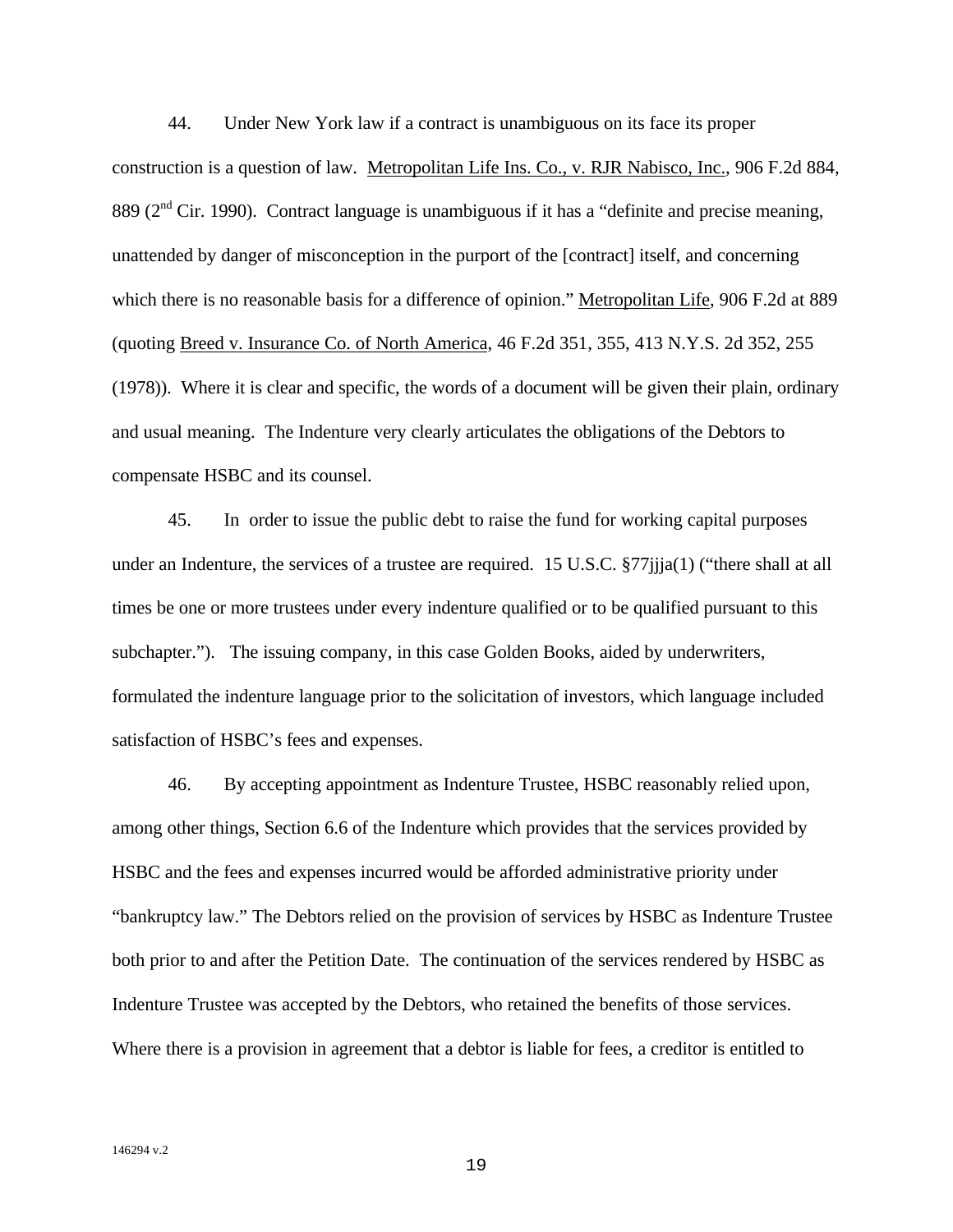recover all reasonable fees and expenses incurred in furtherance of the ultimate goal of enforcing that agreement pursuant to its terms. In re Tarricone, 83 B.R. 253, 254 (Bankr. S.D.N.Y. 1988).

47. It would be inequitable to deny HSBC remuneration for those services as contemplated by the parties: "[W]e must look not only to the benefit to the estate, but also to the consideration due the creditor for providing such benefit. Such consideration must encompass the entire bargain between the parties, *including performance due upon foreseen and bargained for contingencies.*" In re Santa Monica Beach Hotel, Ltd., 209 B.R. 722, 726 (Bankr. 9<sup>th</sup> Cir. 1997) (emphasis added).

48. This case follows the Supreme Court's reasoning in In re N.L.R.B. v. Bildisco and Bildisco, 465 U.S. 513, 531 (1984) that "[i]f the trustee elects to continue to receive benefits from the other party to an executory contract pending a decision to reject or assume the contract, the trustee is obligated to pay for the reasonable value of those services . . . which, depending on the services of a particular contract, may be what is specified in the contract." See also In Re Mammoth Mart Inc., 536 F.2d 950, 954 ( $1<sup>st</sup> Cir.$  1976) ("[w]hen a debtor-in-possession . . . accepts services from a third party without paying for them, the debtor in possession has caused a legally cognizable injury, and the resulting claims . . . are entitled to first priority.").

49. Notwithstanding the provisions of Section 503(b), "where fees are sought pursuant to a contractual right to payment, compensation is to be determined in accordance with the contractual provision." In re W.T. Grant Co., 119 B.R. 898, 899 (S.D.N.Y. 1990). In Grant, the bankruptcy court ruled that the indenture trustee had to demonstrate a benefit to the estate in order to be compensated for postpetition services. The District Court reversed and held that where fees are sought pursuant to a contractual right to payment, compensation is to be determined pursuant to the contract, without the necessity for a showing of a benefit to the estate. W.T. Grant, 119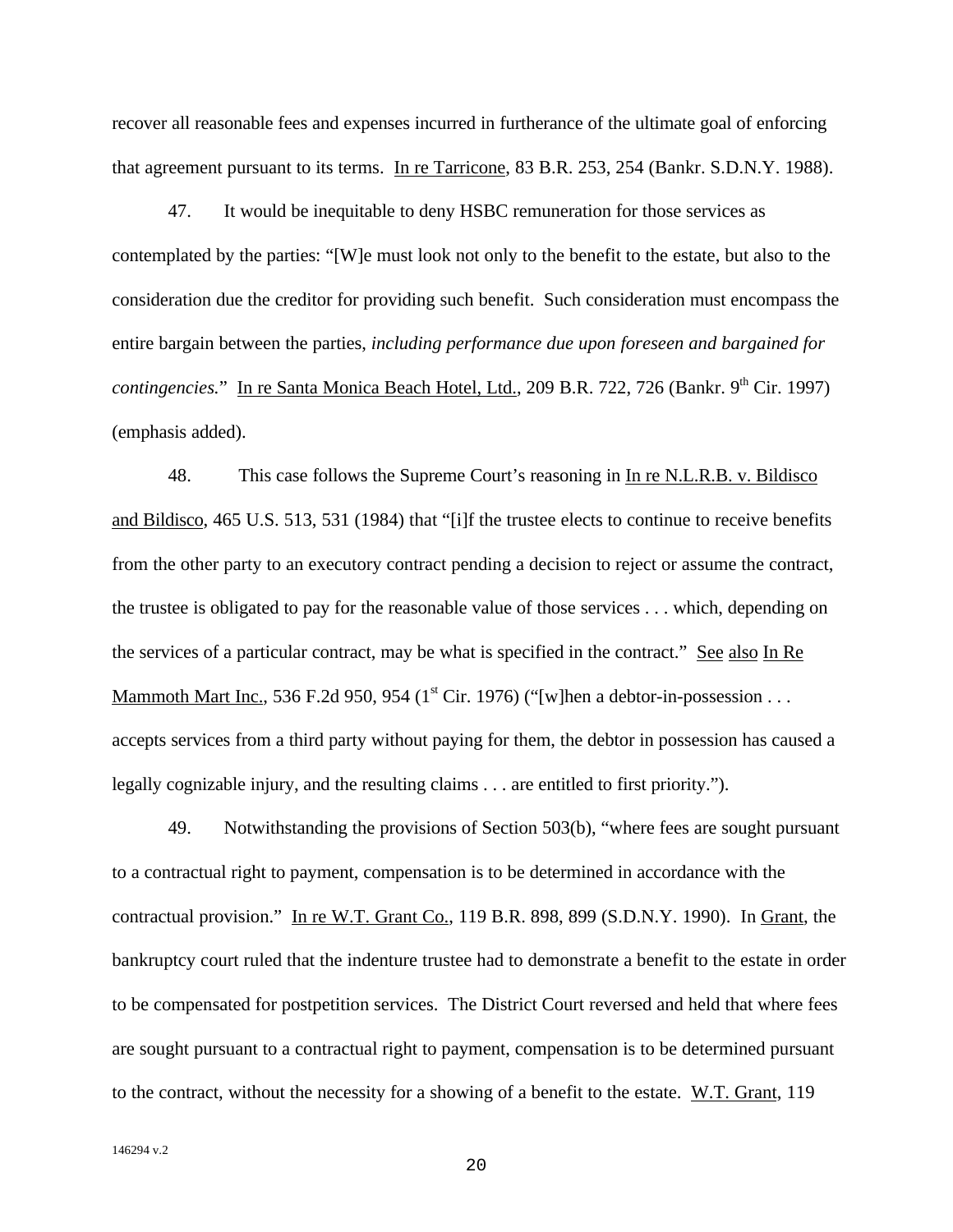B.R. at 899 (citing In re New York, New Haven & Hartford R, Co,, 421 F.Supp. 249, 257-58 (D. Conn. 1976), aff'd, 567 F.2d 166 (2d Cir. 1977), cert. denied sub nom. Zeldes v. Manufacturers Hanover Trust Co., 434 U.S. 833 (1977)). Notably, the contractual provision in W.T. Grant did not even address the indenture trustee's fees in the context of a bankruptcy proceeding, as HSBC's indenture does. Rather, the contractual provision in  $W.T.$  Grant merely provided that the trustee would be entitled to reasonable compensation, including the expenses and disbursements of its counsel. See W.T. Grant, 199 B.R. at 900.

50. The Second Circuit addressed the issue of a party's contractual right to attorney fees in a bankruptcy proceeding in In re United Merchants and Manufacturers, Inc., 674 F.2d 134 (2d Cir. 1982) and upheld a creditor's prepetition contractual right to attorney fees upon an event of default of the debtor's loan agreement. The loan agreement in United Merchants contained a provision that if the debtor defaulted on making any payment under the loan, it would pay the lender all costs and expenses of collection, including reasonable attorney fees. Id at 136-37.

51. In United Merchants, the Second Circuit rejected the debtor's argument to disregard the contract terms on the basis of policy considerations of equitable distribution to creditors underlying the bankruptcy law. Rather, because the payment provision was embedded in the terms of the contract, the Court reasoned:

When equally sophisticated parties negotiate a loan agreement that provides for recovery of collection costs upon default, courts should presume, absent a clear showing to the contrary, that the creditor gave value, in the form of a contract term favorable to the debtor or otherwise, in exchange for the collection costs provision. . . . Rather than providing an undeserved bonus for one creditor at the expense of others, allowing a claim under a collection costs provision merely effectuates the bargained-for terms of the loan contract.

United Merchants, 674 F.2d at 137. See also In re Hunter, 203 B.R. 150 (Bankr. W.D.Ark 1996).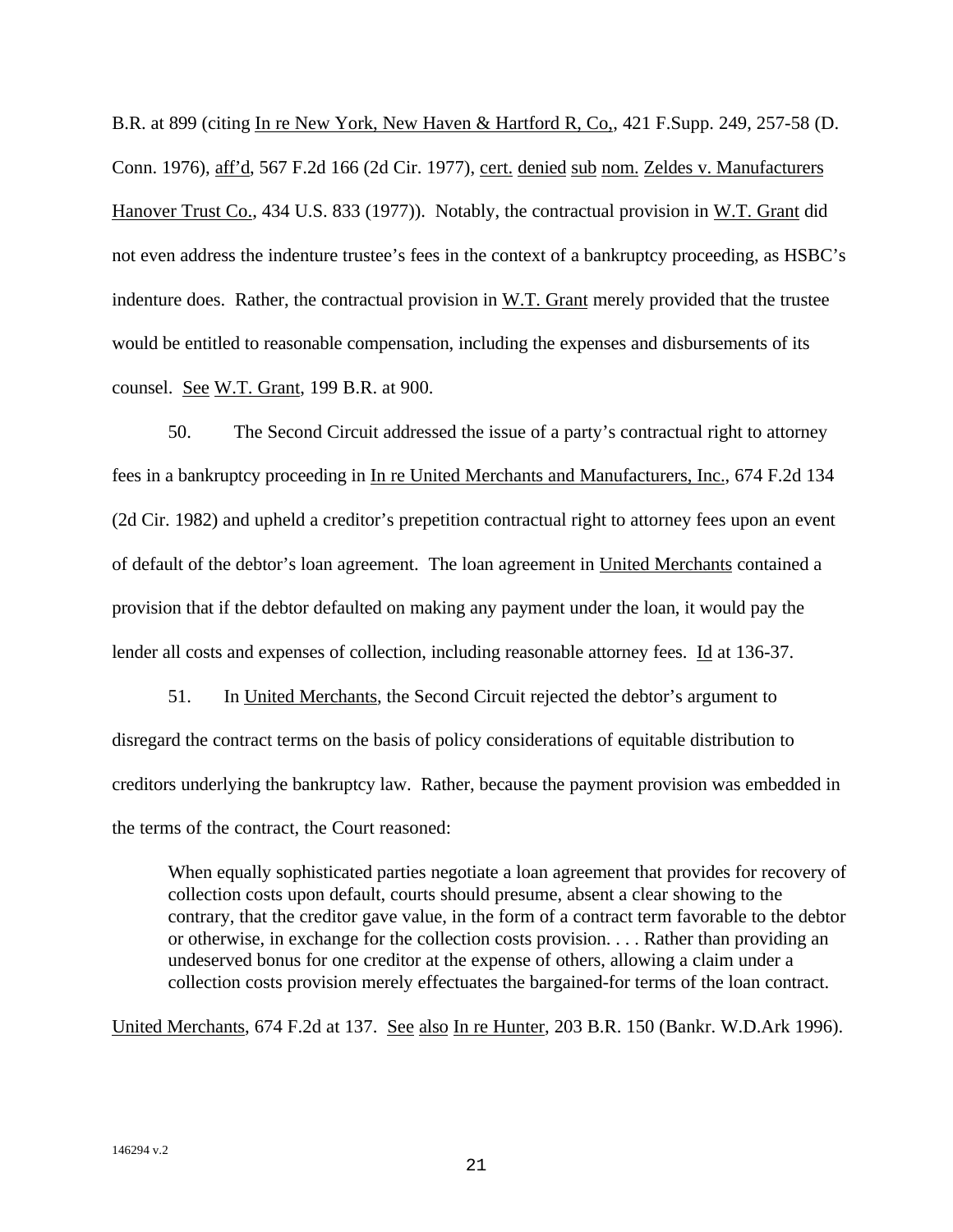52. Here, the Indenture's language presents an even more compelling case for administrative priority treatment than in the W.T. Grant or United Merchants cases cited above. In this case, the parties explicitly set forth the treatment of the Indenture Trustee's fees as administrative expenses pursuant to bankruptcy law.

53. Section 503(b)'s provisions addressing fees of indenture trustees upon making a substantial contribution to the bankruptcy case does not preclude an indenture trustee from asserting a contractual right to fees. The substantial contribution standard is wholly distinct from a party's contractual right to fees and the two are not mutually exclusive. See In re Baldwin United Corp., 79 B.R. 321, 341 n.8 (Bankr. S.D. Ohio 1987) ("The question of whether an indenture trustee is entitled to reimbursement as a matter of contract is wholly separate from its entitlement under § 503(b)(3)(D) and §503(b)(4)."); In re Revere Copper and Brass, Inc., 60 B.R. 892, 895 (Bankr. S.D. N.Y. 1986) ("A party's entitlement to reimbursement for expenses incurred and services rendered under Code § 503(b)(3), (4) and (5) does not depend on, and is independent of, any contractual entitlement to reimbursement…."). Having already negotiated the treatment of HSBC's claim as Indenture Trustee in the context of a bankruptcy proceeding, HSBC should not be required to now meet a wholly different threshold for fee allowance.

54. Honoring the parties' prepetition contractual agreement concerning the treatment of the Indenture Trustee's fees and expenses is consistent with the jurisprudence under which courts have repeatedly upheld prepetition agreements that settle or fix a party's rights in the event of a bankruptcy proceeding commenced by the other party. For example, in In re Orange Park South Partnership, 79 B.R. 79 (Bankr. M.D. Fla. 1987), the property owners entered into a prepetition agreement with their secured lender, in which the property owners acknowledged the amount of their debt to the lender, waived any and all defense to the mortgage, conceded there was no equity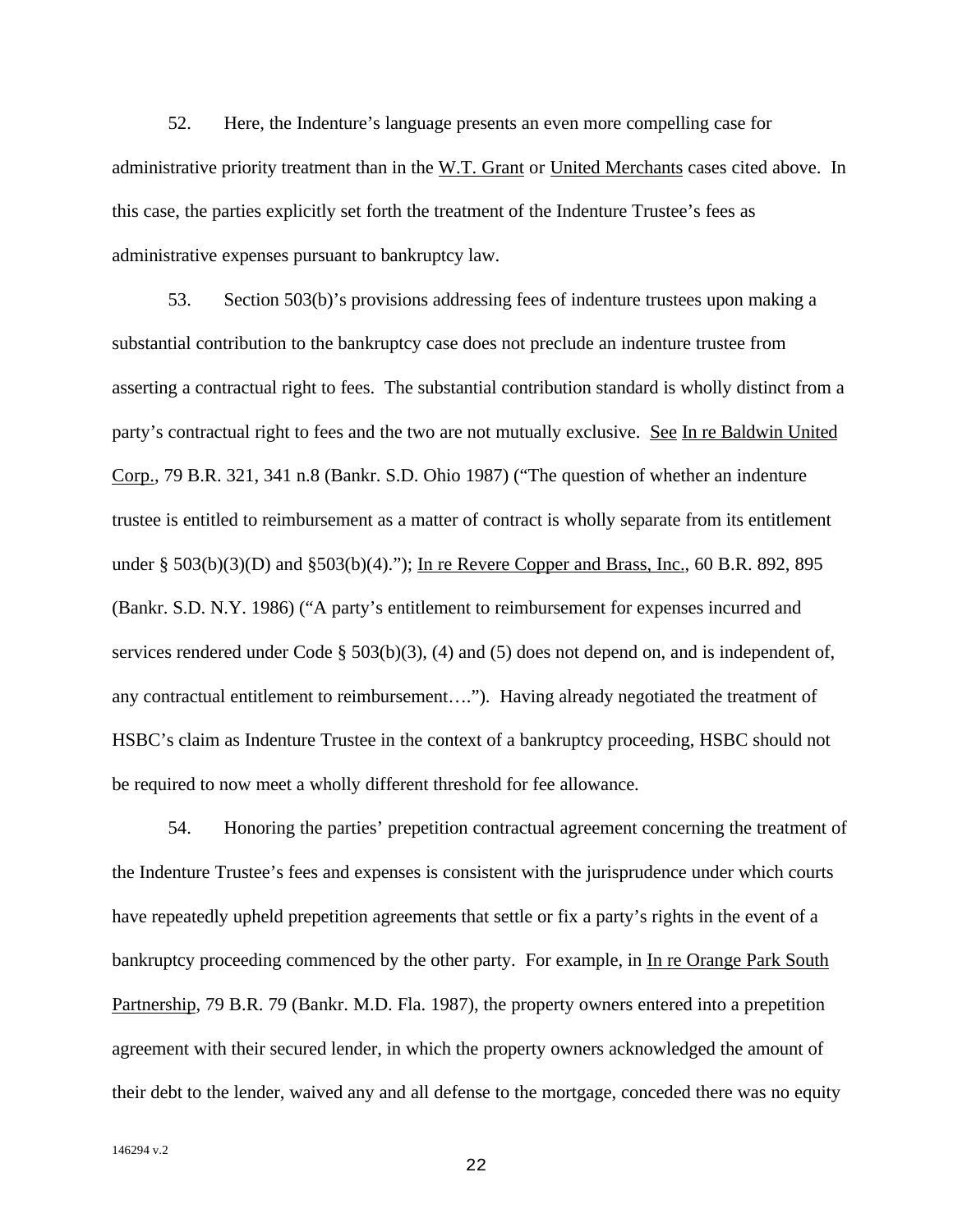in the property, and agreed that in the event a bankruptcy case was filed, the filing "would be admitted to be totally unfounded and that it was filed solely for the purpose of delay." Thereafter, just days prior to a foreclosure sale, the property owners formed a partnership and filed a voluntary bankruptcy petition. The secured lender moved to dismiss the case for bad faith, based upon the terms of the prepetition stipulation. The court granted the motion, finding that the stipulation "put the Debtor is a virtually indefensible position" and that the Debtor's case was "even worse than any other cases cited" because the property owners had already unmistakably bargained away their defenses to the motion. Id. at 82.

55. The Debtors' pre-petition contractual obligation to HSBC as Indenture Trustee should be enforced in these bankruptcy cases. HSBC has continued to serve and satisfy its obligations under the Indenture, including providing notice to Holders of significant events, serving as a member of the Informal Noteholders Committee and other tasks. So should the Debtors' obligations be enforced. These provisions should be given their full effect, and the fees and expense of HSBC as Indenture Trustee, which includes the fees and expenses of its counsel, should be paid in full.

#### **VII.**

# **THE FEES & EXPENSES OF HSBC AS INDENTURE TRUSTEE QUALIFY AS A SECURED CLAIM UNDER SECTION 506(b) AND SHOULD BE PAID IN FULL**

56. Section 506 (b) of the Bankruptcy Code provides that "To the extent that an allowed secured claim is secured by property the value of which, after any recovery under subsection (c) of this section, is greater than the amount of such claim, there shall be allowed to the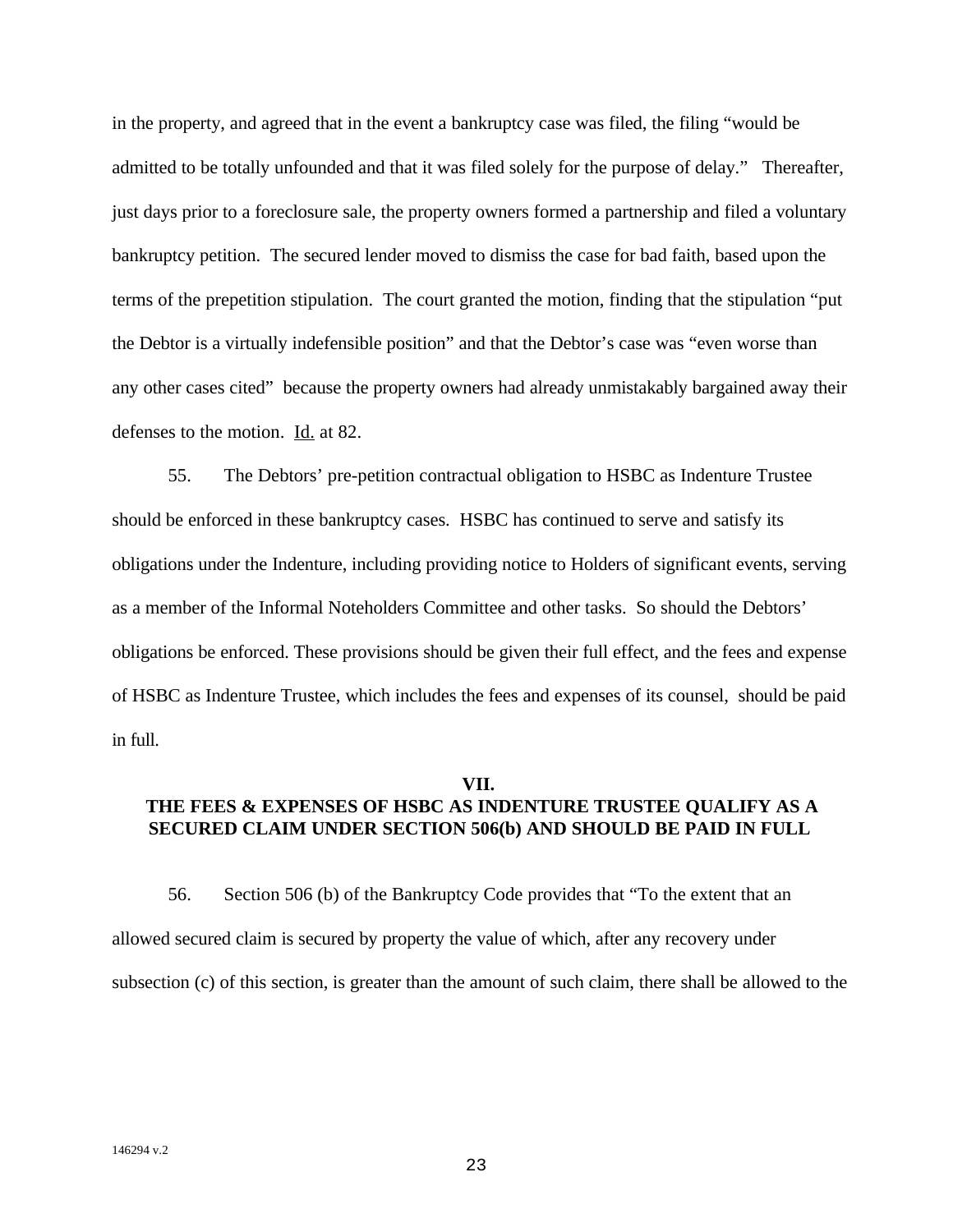holder of such claim, interest on such claim, and any reasonable fees, costs, or charges provided

for under the agreement under which such claim arose." <sup>6</sup>

57. The Indenture, as amended and supplemented, is secured by certain assets of the

Debtors, pursuant to a security agreement dated as of June 2, 1998. The Debtors have

acknowledged that:

The Old Senior Notes are secured obligations of the Debtors pursuant to a security agreement dated as of June 2, 1998 (the "Security Agreement"). In particular, the Debtors believe that the Senior Note Trustee (for the benefit of all holders) holds valid, perfected and unavoidable (i) first priority liens and security interests (subject to certain permitted liens) in and upon (a) inventory, accounts receivable, chattel paper, documents and proceeds of the foregoing relating solely to Publishing's Christmas Classics, Lone Ranger and Underdog properties (as such terms are defined in the Security Agreement), and the copyrights, copyright licenses, trademarks and trademark licenses associated therewith, and (b) certain personal property and fixtures owned by Publishing and located at the Debtors' distribution center in Crawfordsville, Indiana, their manufacturing facility in Racine, Wisconsin, and their corporate headquarters in New York, New York; (ii) junior liens and security interests in and upon the NationsCredit Collateral (subject to the terms and conditions set forth therein); and (iii) a mortgage lien upon Publishing's real property located in Crawfordsville, Indiana. In addition, the Old Senior Note Indenture Trustee and the Informal Senior Note Committee believe that the Senior Notes are entitled to be secured by a first priority lien on and security interest in a certain distribution agreement between Video and Sony Music and a related license agreement between Publishing and Video (collectively, the "Distribution Agreement"), and all rights to receive moneys due and to become due thereunder, and all proceeds thereof.

P. 11 of the Debtors' Amended Disclosure Statement Pursuant to Section 1125 of the Bankruptcy

Code for the Amended Joint Plan of Reorganization of the Debtors, dated May 13, 1999.

58. Pursuant to the Indenture governing the Senior Notes, HSBC timely filed a

secured proof of claim on behalf of the Holders for the full amount due on the Senior Notes, as

well as the fees and expenses of HSBC and PCS&F.

 6 Section 506 (c) provides that "the trustee may recover from property securing an allowed secured claim the reasonable, necessary costs and expenses of preserving, or disposing of, such property to the extent of any benefit to the holder of such claim."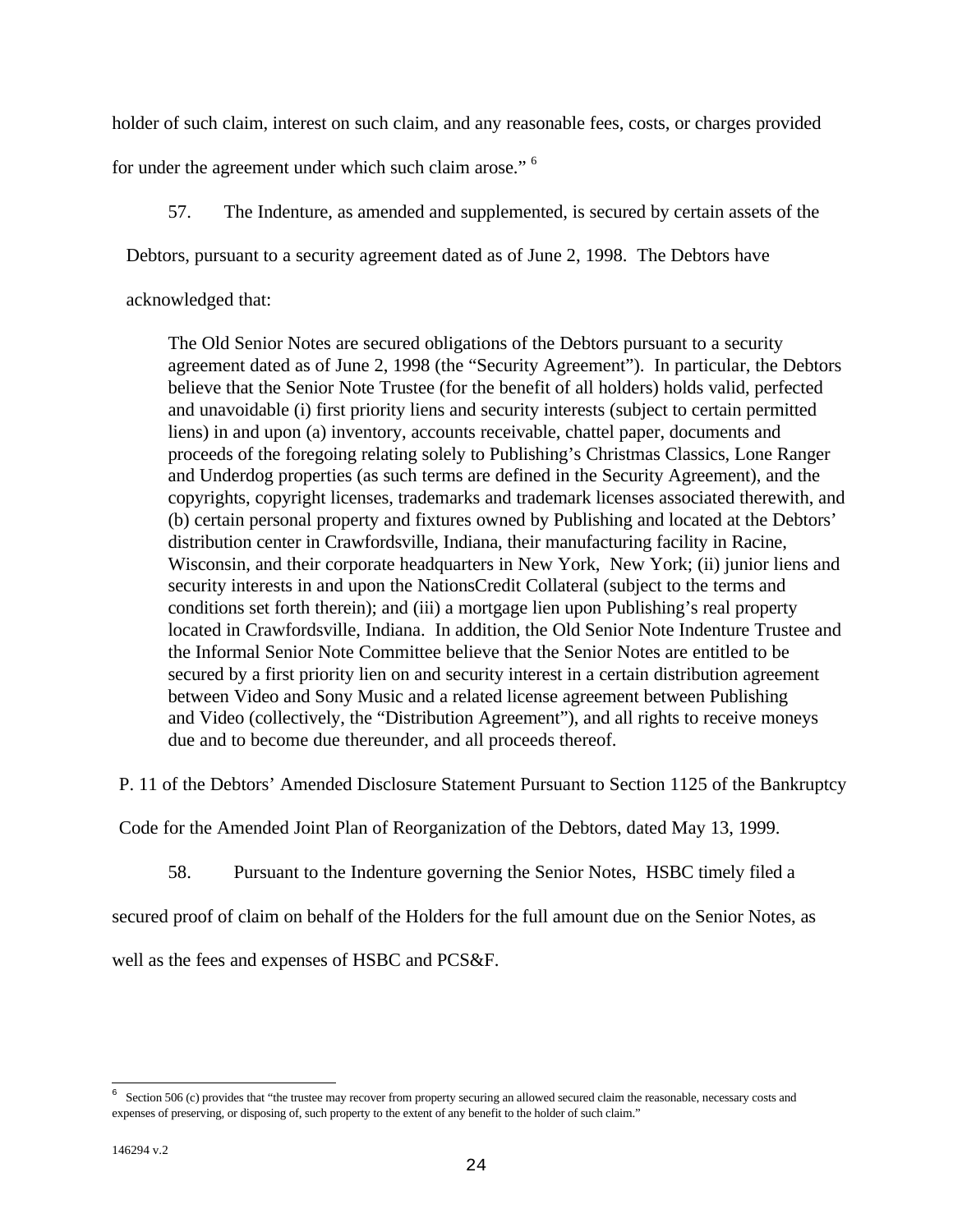59. As the holder of a secured claim timely filed, the Indenture Trustee is entitled to seek fees and reimbursement of its fees and expenses subject to the same standards of reasonableness set forth herein.

# **VIII. CONCLUSION**

For the reasons stated above, HSBC respectfully requests that the Court allow its fees and expenses in the amount of \$95,884.27 as an administrative expense and grant such other and further relief as is just and proper.

Dated: September 23, 1999 New York, New York

# PRYOR CASHMAN SHERMAN & FLYNN LLP,

By: s/Carole Neville Carole Neville (CN 5733) Karel S. Karpe (KSK (5801)

> 410 Park Avenue New York, New York 10021 (212) 421-4100 Counsel to HSBC Bank USA, Indenture Trustee of the 7.65% Senior Notes Due 2006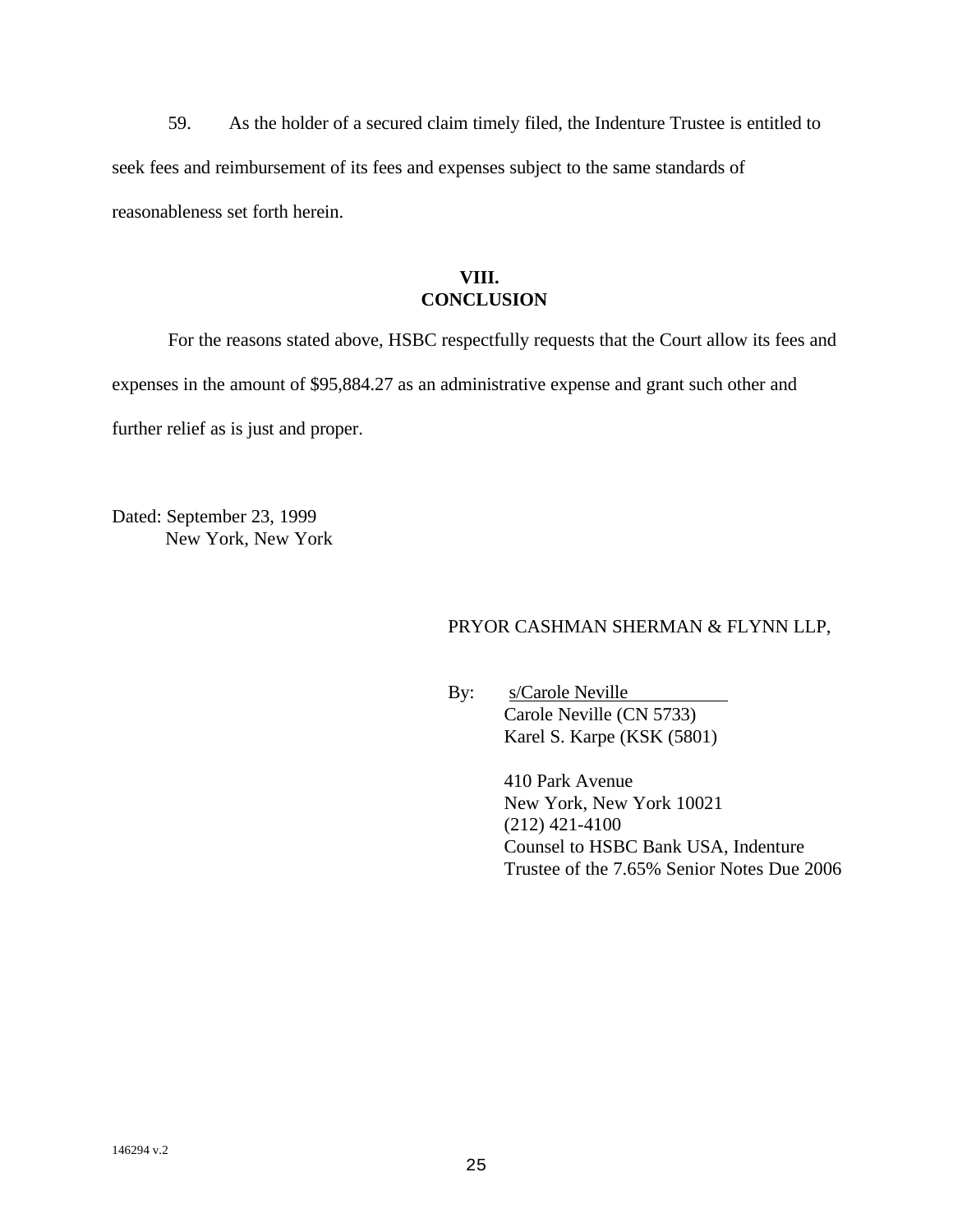| UNITED STATES BANKRUPTCY COURT |                          |
|--------------------------------|--------------------------|
| SOUTHERN DISTRICT OF NEW YORK  |                          |
|                                |                          |
| In re:                         | Chapter 11               |
|                                |                          |
| <b>GOLDEN BOOKS FAMILY</b>     |                          |
| ENTERTAINMENT, INC. et al.     | Case Nos. 99-10030       |
|                                | through $99-10032$ (TLB) |
| Debtors.                       | Jointly Administered     |
|                                |                          |

### **CERTIFICATION IN SUPPORT OF APPLICATION OF PRYOR CASHMAN SHERMAN & FLYNN LLP**

CAROLE NEVILLE certifies as follows under the penalty of perjury:

1. I am an attorney at law duly admitted to practice before this Court, and a member of the law firm of Pryor Cashman Sherman & Flynn LLP ("PCS&F"), which maintains offices for the practice of law at 410 Park Avenue, New York, New York 10017. I submit this certification in support of the Application of HSBC Bank USA, and PCS&F, as counsel for HSBC Bank USA for payment of professional fees and expenses accrued prior to September 1, 1999.

2. I am the professional designated by PCS&F with the responsibility for supervising the preparation of the application by PCS&F for the allowance of professional fees and expenses in these cases.

3. I have read the foregoing Application. To the best of my knowledge, information and belief, formed after reasonable inquiry, except as expressly set forth herein, the Application complies to the extent possible with the Guidelines for Fees and Disbursements for Professionals in Southern District of New York Bankruptcy Cases, as amended ("Fee Guidelines").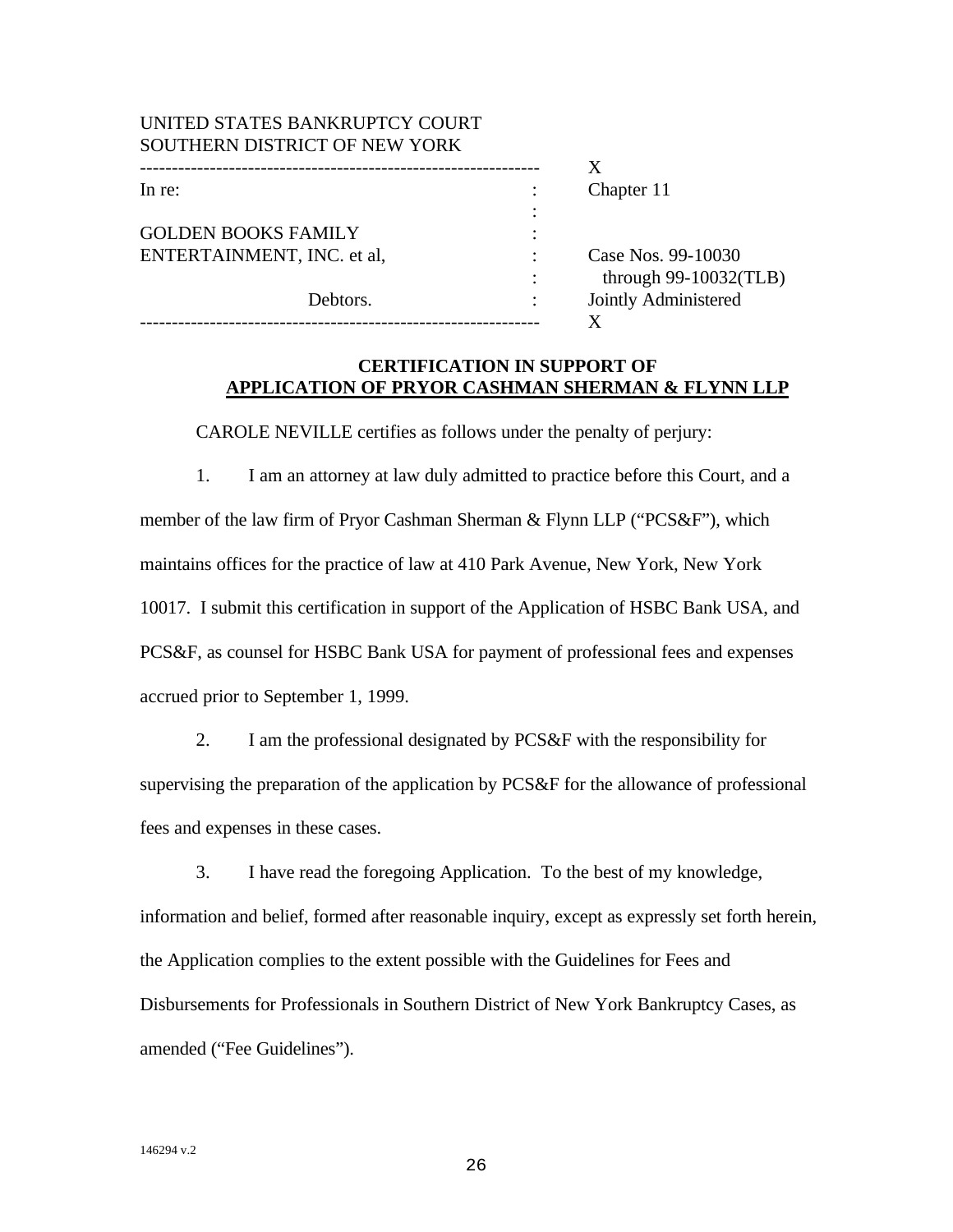4. Although HSBC in the ordinary course does not keep detailed time records, it has provided summations of time spent. PCS&F maintains detailed records of time billed. The invoices and time records are attached as Exhibits C and D respectively to the Application are true and correct copies of those records.

5. All disbursements for which reimbursement is sought in the Application are in accordance with the Fee Guidelines. PCS&F maintains detailed records of these disbursements. To the best of my knowledge, formed after reasonable inquiry, the Application does not include any profit in the amounts for which reimbursement is sought, nor is reimbursement sought for any overhead expenses. Copying is charged at \$.20 per page or less and less than \$1.00 per page for faxing. The Application does not seek any reimbursement for incoming facsimile transmissions.

6. Any charges for computerized research, overnight delivery and courier services, and telephone calls are in the amounts billed by third party vendors. Any charges for local transportation and car services are in the amounts billed by the third party vendors, and only for necessary late night transportation. Mass transit was used whenever possible and practicable.

7. The Application does not seek reimbursement for overtime, word processing or other internal staff services.

8. Certain fees and expenses of the PCS&F which were incurred during the Application Period may not have been entered into PCS&F's time and billing system as of the end of that period. In addition HSBC and PCS&F have continued to accrue fees and expenses since September 1, 1999 relating to this Application and the New Senior Note Documents. PCS&F and HSBC reserve the right to seek allowance of additional

146294 v.2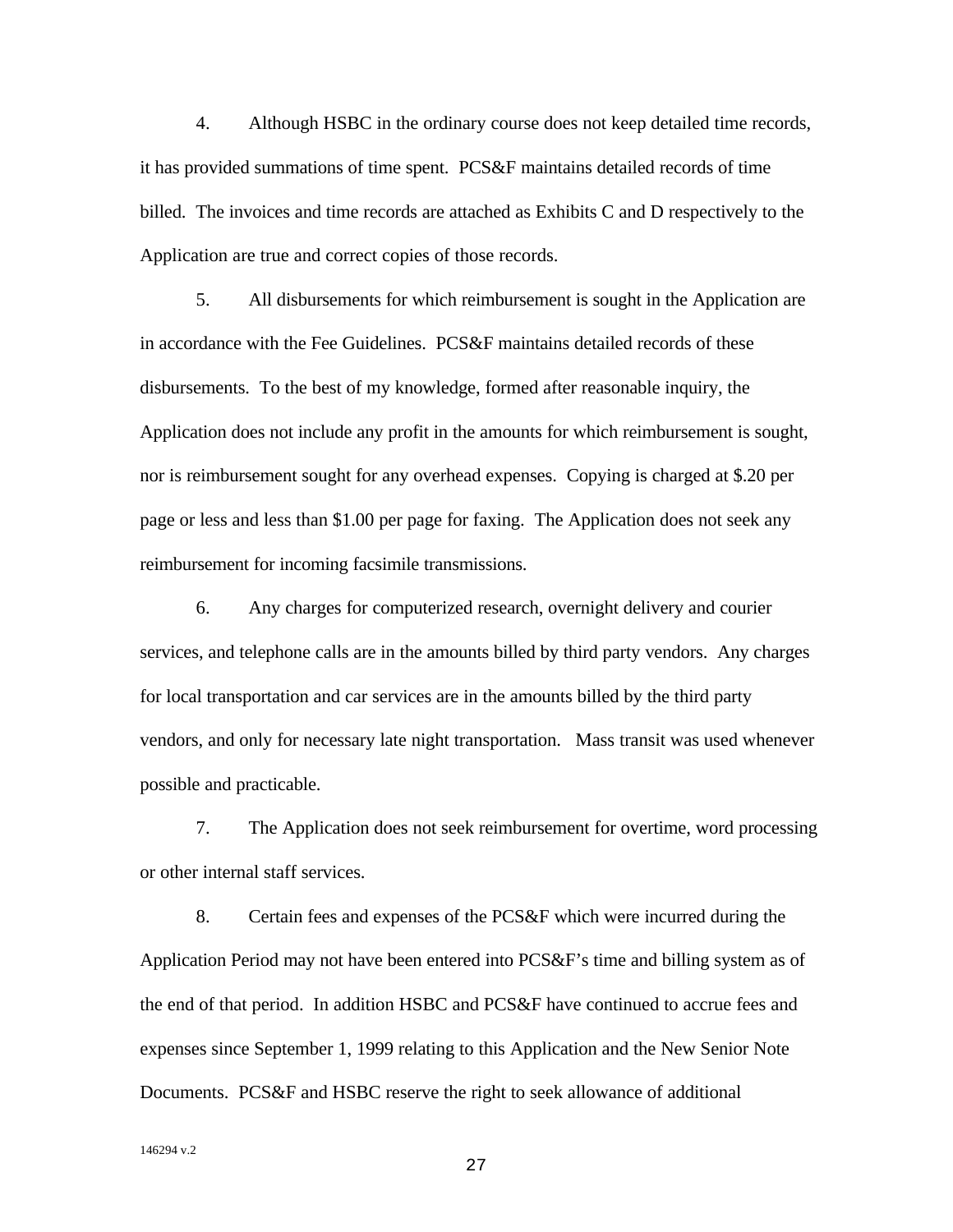compensation and reimbursement of expenses for services rendered after September 1, 1999.

9. PCS&F is simultaneously filing and serving the Application on the Debtors, counsel for the Debtors, the Office of the United States Trustee, and counsel for the Informal Noteholders Committee.

I certify that the following is true and correct.

Executed at New York, New York, on September 23, 1999.

 s/Carole Neville CAROLE NEVILLE (CN 5733)

PRYOR CASHMAN SHERMAN & FLYNN LLP 410 Park Avenue New York, New York 10022 (212) 421-4100 Counsel to HSBC Bank USA, as Indenture Trustee